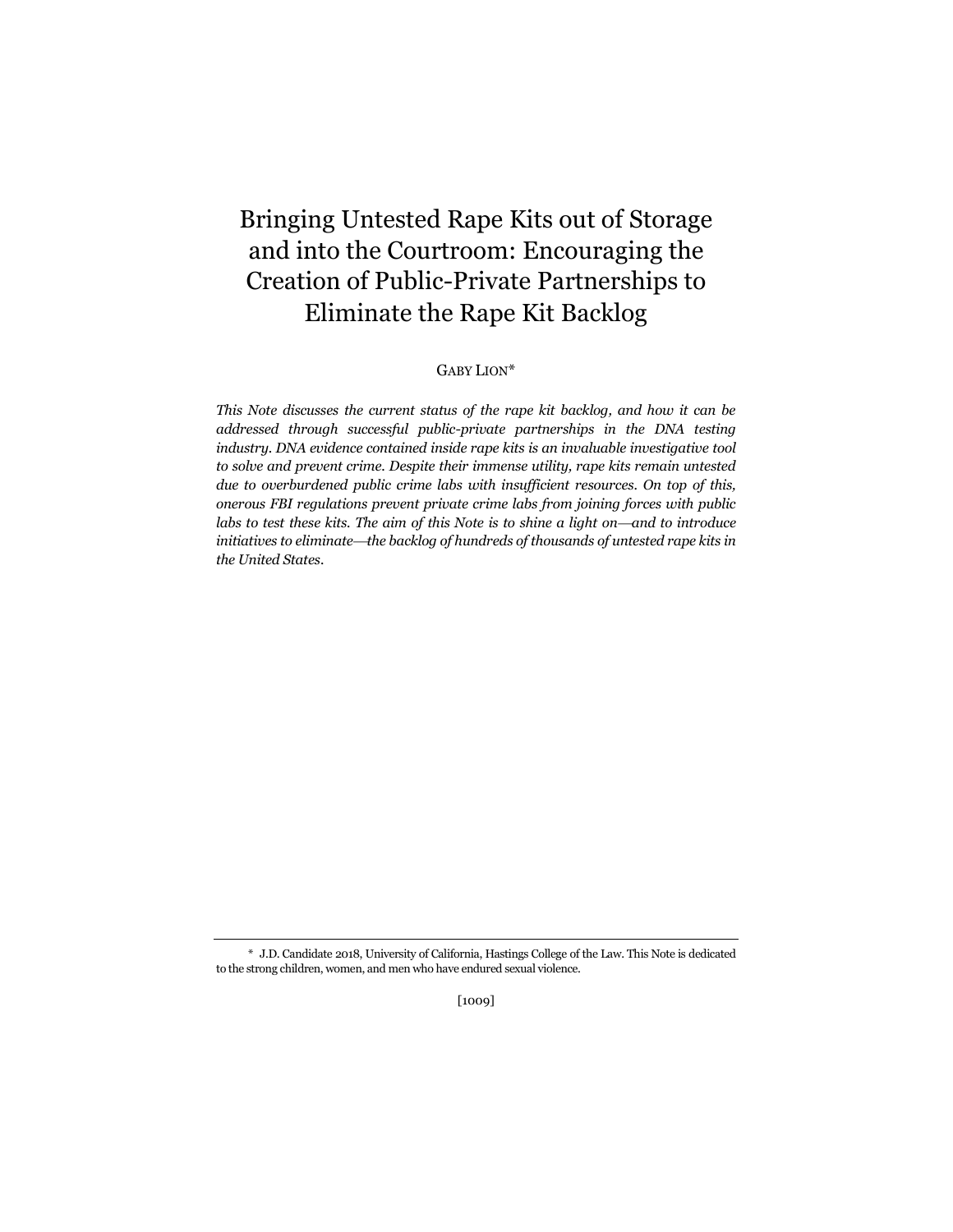## 1010 *HASTINGS LAW JOURNAL* [Vol. 69:1009

## TABLE OF CONTENTS

|                                                              | I. THE NATIONAL RAPE KIT BACKLOG CRISIS AND ITS ORIGINS 1014 |
|--------------------------------------------------------------|--------------------------------------------------------------|
| A.                                                           |                                                              |
| B.                                                           | THE IMPORTANCE OF TESTING ALL KITS, REGARDLESS OF            |
|                                                              | VICTIM-OFFENDER RELATIONSHIP 1015                            |
| C.                                                           | THE ORIGINS OF THE RAPE KIT BACKLOG 1017                     |
|                                                              | Demand for DNA Testing Resources in Excess of<br>1.          |
|                                                              | Supply as a Root Cause of the Backlog  1017                  |
|                                                              | Gender Bias as a Root Cause of the Backlog 1018<br>2.        |
| II. THE CURRENT LANDSCAPE OF FEDERAL DNA SYSTEMS AND         |                                                              |
| FEDERAL FUNDING IN PLACE TO ADDRESS THE BACKLOG  1021        |                                                              |
| $A_{\cdot}$                                                  | THE COMBINED DNA INDEX SYSTEM1021                            |
| <b>B.</b>                                                    | THE FBI'S QUALITY ASSURANCE STANDARDS 1021                   |
| C.                                                           | FEDERAL GRANT PROGRAMS THAT PROVIDE ASSISTANCE               |
|                                                              | TO STATE AND LOCAL GOVERNMENTS TO CLEAR THE                  |
|                                                              |                                                              |
| III. OBSTACLES TO MORE EFFECTIVE PUBLIC-PRIVATE PARTNERSHIPS |                                                              |
|                                                              |                                                              |
| А.                                                           | STANDARD 17 OF THE FBI'S QUALITY ASSURANCE                   |
|                                                              | STANDARDS POSES SERIOUS CHALLENGES TO THE                    |
|                                                              | <b>CREATION OF SUCCESSFUL PUBLIC-PRIVATE</b>                 |
|                                                              |                                                              |
| В.                                                           | POTENTIAL CHANGES TO STANDARD 17 THAT WOULD                  |
|                                                              | LESSEN THE OBSTACLES TO ESTABLISHING PUBLIC-PRIVATE          |
|                                                              |                                                              |
| IV. PROS AND CONS OF PUBLIC-PRIVATE PARTNERSHIPS IN THE DNA  |                                                              |
|                                                              |                                                              |
| $A_{-}$                                                      | BENEFITS OF PUBLIC-PRIVATE PARTNERSHIPS  1027                |
|                                                              | 1. Use of Private Labs Can Maximize Existing                 |
|                                                              | Resources, Without Additional Spending  1027                 |
|                                                              | 2. Private Labs Have the Ability to Meet Demand              |
|                                                              | Through Economies of Scale  1029                             |
|                                                              | Public-Private Partnerships Allow for Capacity<br>3.         |
|                                                              | Flexibility That Can Prevent Rape Kit Backlogs               |
|                                                              | from Occurring in the Future 1029                            |
|                                                              | 4. Recent Government Lab Scandals and the Pitfalls           |
|                                                              | That Can Be Avoided Through Private Labs  1030               |
| <b>B.</b>                                                    | CONCERNS ABOUT PUBLIC-PRIVATE PARTNERSHIPS IN THE            |
|                                                              |                                                              |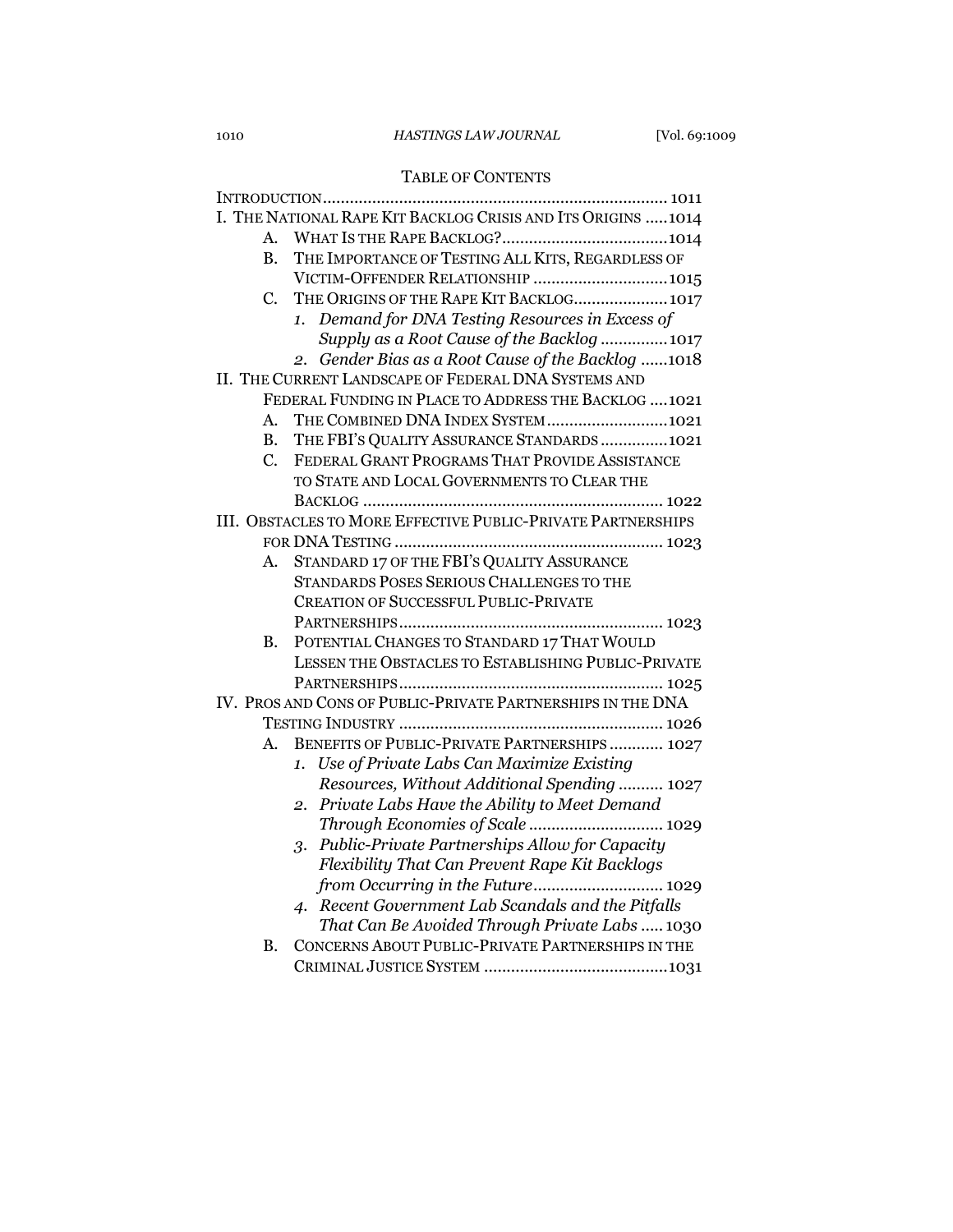| 1. The Worry That Forensic DNA Testing Quality Will    |
|--------------------------------------------------------|
| Be Compromised by Lowering the QAS 1032                |
| 2. Added Testimony Costs of Private Labs  1033         |
|                                                        |
| C. A CASE STUDY: MAKING A DENT IN THE LOS ANGELES RAPE |
| KIT BACKLOG THROUGH THE USE OF PRIVATE LABS 1036       |
| V. PROPOSED GUIDELINES FOR SUCCESSFUL PUBLIC-PRIVATE   |
| PARTNERSHIPS IN THE DNA TESTING INDUSTRY  1036         |
|                                                        |
|                                                        |

I learned a lesson when I found out that the police had closed my case without even interviewing [the rapist], or testing the rape kit. I learned that you cannot trust that the justice system will bring hope to you or bring your rapist to jail. You cannot hope that what went wrong will be righted.<sup>1</sup>

> Justine, Springfield, Illinois, June 23, 2007

#### **INTRODUCTION**

Every ninety-eight seconds someone is sexually assaulted somewhere in the United States.<sup>2</sup> Recent figures show that reported rapes represent a mere 32% of all rapes,<sup>3</sup> and that 1 in every 6 women in the United States will be the victim of a rape or an attempted rape in her lifetime.<sup>4</sup> Only a small percentage of those reported will produce a sexual assault kit ("SAK" or "rape kit"), which is often the key to identifying an assailant or corroborating the victim's account of the sexual assault.<sup>5</sup> A rape kit is a package of items gathered from an invasive examination of a victim's body following an allegation of sexual assault.<sup>6</sup> This involves a

<sup>1.</sup> Sarah Tofte, *"I Used to Think the Law Would Protect Me"* Illinois's Failure to Test Rape Kits, HUM. RTS. WATCH 2 (2010), https://www.hrw.org/sites/default/files/reports/us0710webwcover\_0.pdf.

<sup>2.</sup> *Victims of Sexual Violence: Statistics*, RAPE, ABUSE & INCEST NAT'L NETWORK (RAINN), https://www.rainn.org/statistics/victims-sexual-violence (last visited Mar. 3, 2018).

<sup>3.</sup> Jennifer L. Truman & Rachel E. Morgan, *Criminal Victimization, 2015*, U.S. DEP'T OF JUST. 5 (2016), https://www.bjs.gov/content/pub/pdf/cv15.pdf. In 2015, U.S. residents age 12 or older experienced an estimated 431,840 rape and sexual assault victimizations; however, only 32.5% of these victimizations were reported to the police. *Id.* at 2, 6.

<sup>4.</sup> *See* Patricia Tjaden & Nancy Thoennes, *Extent, Nature, and Consequences of Rape Victimization: Findings from the National Violence Against Women Survey*, NAT'L INST. OF JUST. iii (2006), https://www.ncjrs.gov/pdffiles1/nij/210346.pdf.

<sup>5.</sup> NAT'L CTR. FOR VICTIMS OF CRIME, SEXUAL ASSAULT KIT TESTING: WHAT VICTIMS NEED TO KNOW 2 (2011), http://victimsofcrime.org/docs/default-source/dna-resource-center-documents/ dna-sak-victim-brofinal.pdf?sfvrsn=2.

<sup>6.</sup> Nancy Ritter, *The Road Ahead: Unanalyzed Evidence in Sexual Assault Cases*, NAT'L INST. OF JUST. 1 (2011), https://permanent.access.gpo.gov/gpo9142/233279.pdf.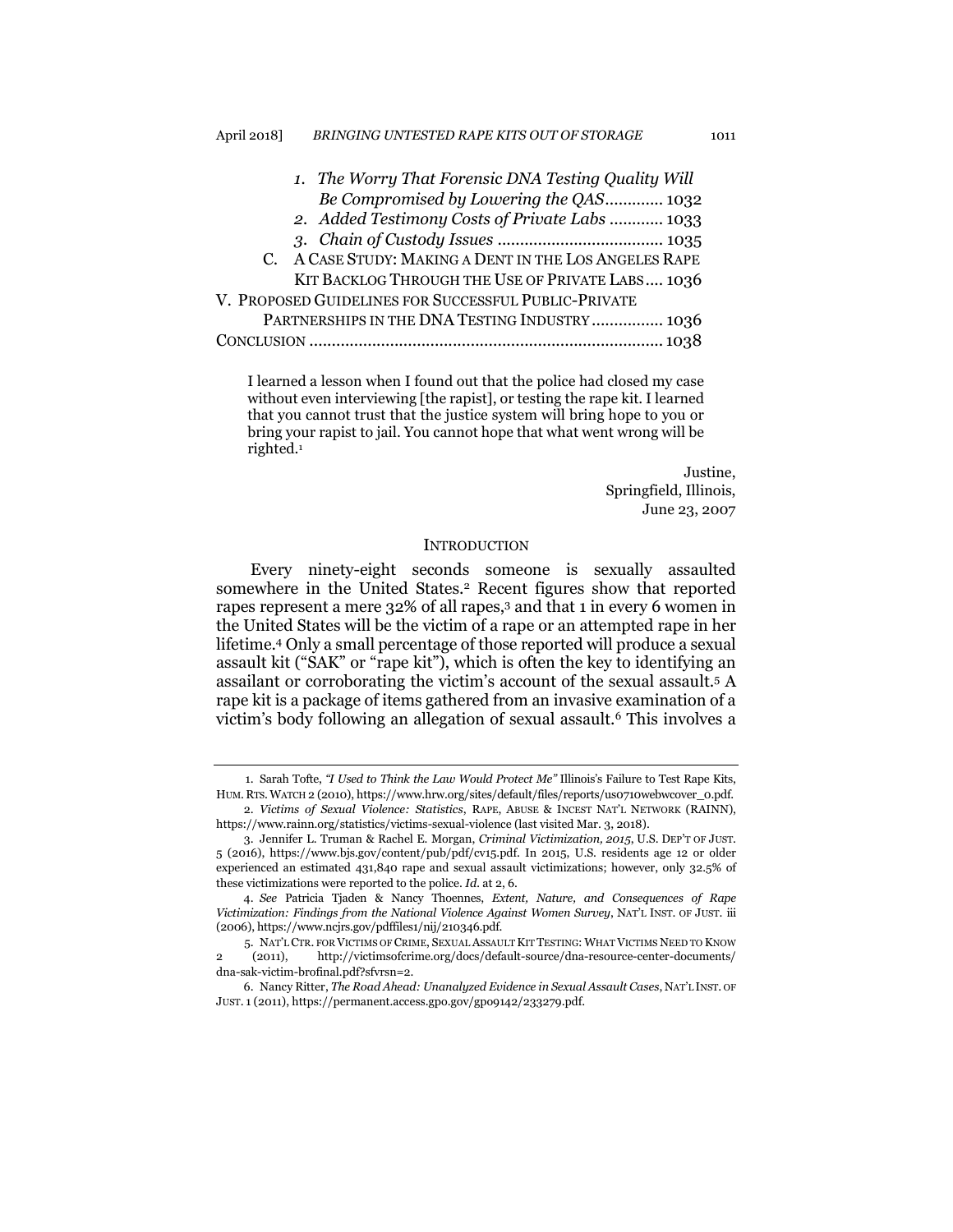<span id="page-3-0"></span>victim being asked to disrobe over a large sheet of white butcher paper to collect hairs or fibers, after which her body is thoroughly examined, scraped, and swabbed for the rapist's DNA.<sup>7</sup> This extensive and grueling process can last on average between four to six hours,<sup>8</sup> and reportedly up to twelve hours in neglectful circumstances.<sup>9</sup> In spite of the efforts made by the victim and medical professionals to collect this evidence, many of the kits are never tested. Untested rape kits are found in storage in police department evidence rooms, crime labs, hospitals, clinics, and rape crisis centers.<sup>10</sup> The current estimate of untested rape kits in the United States is upwards of 200,000, <sup>11</sup> meaning that there are that many rape victims awaiting justice, while the key to unlocking the identity of their perpetrator collects dust on a shelf in storage. This nationwide tragedy has come to be known as the "rape kit backlog."<sup>12</sup>

As there is no federal law mandating the counting or tracking of rape kits, and as most jurisdictions have not taken it upon themselves to implement such systems, the approximate estimate of 200,000 total untested rape kits nationwide is a very rough figure.<sup>13</sup> Unfortunately, neither is there a reliable estimate of the total kits, untested *and* tested, which have been prepared and collected.

To help relieve this backlog, some federal, state, and local public crime labs outsource testing of DNA samples to private commercial labs.<sup>14</sup> The trouble is that current regulations promulgated by the Federal Bureau of Investigations ("FBI") require redundant and inefficient re-

10. RITTER, *supra* note 6, at 1.

11. Rebecca Campbell et al., *Tested at Last: How DNA Evidence in Untested Rape Kits Can Identify Offenders and Serial Sexual Assaults*, 23 J. INTERPERSONAL VIOLENCE 1, 2 (2016). "Large numbers of untested SAKs have been found in cities throughout the United States, including New York City (~16,000), Los Angeles (~13,000), Memphis (~12,000), Detroit (~11,000), Houston (~6,000), Dallas (~4,000), and Cleveland (~4,000)." *Id.* (internal citations omitted)*.*

12. *Addressing the Rape Kit Backlog*, RAPE, ABUSE & INCEST NAT'L NETWORK (RAINN), https://www.rainn.org/articles/addressing-rape-kit-backlog (last visited Mar. 3, 2018).

13. *What Is the Rape Kit Backlog?*, END THE BACKLOG, http://www.endthebacklog.org/backlog/ what-rape-kit-backlog (last visited Mar. 3, 2018).

14. *Rape Kit Backlogs: Failing the Test of Providing Justice to Sexual Assault Survivors: Hearing Before the Subcomm. on Crime, Terrorism, and Homeland Security of the H. Comm. on the Judiciary*, 111th Cong. 75 (2010) (statement of Dr. Christian Hassell, Assistant Dir., Lab. Div., F.B.I., U.S. Dep't of Just., Wash., D.C.).

<sup>7.</sup> Hayley MacMillen, *What's In A Rape Kit?*, REFINERY29 (June 8, 2015, 9:20 AM), http://www.refinery29.com/what-is-a-rape-kit.

<sup>8.</sup> Sofia Resnick, *Investigative Report: How Victim-Blaming Led to the Rape Kit Backlog*, REWIRE (June 22, 2015, 10:12 AM), https://rewire.news/article/2015/06/22/investigative-reportvictim-blaming-led-rape-kit-backlog/.

<sup>9.</sup> Amanda Hess, *Test Case: You're Not a Rape Victim Unless Police Say So*, WASH. CITY PAPER, (Apr. 9, 2010, 12:00 AM), http://www.washingtoncitypaper.com/columns/ the-sexist/article/13038641/test-case-youre-not-a-rape-victim-unless-police-say. According to this report, rape victims in Washington, D.C. would wait up to twelve hours in emergency rooms while the medical staff present would attend to more immediate emergencies, such as births, after which inexperienced residents would perform the physical examination for the rape kit.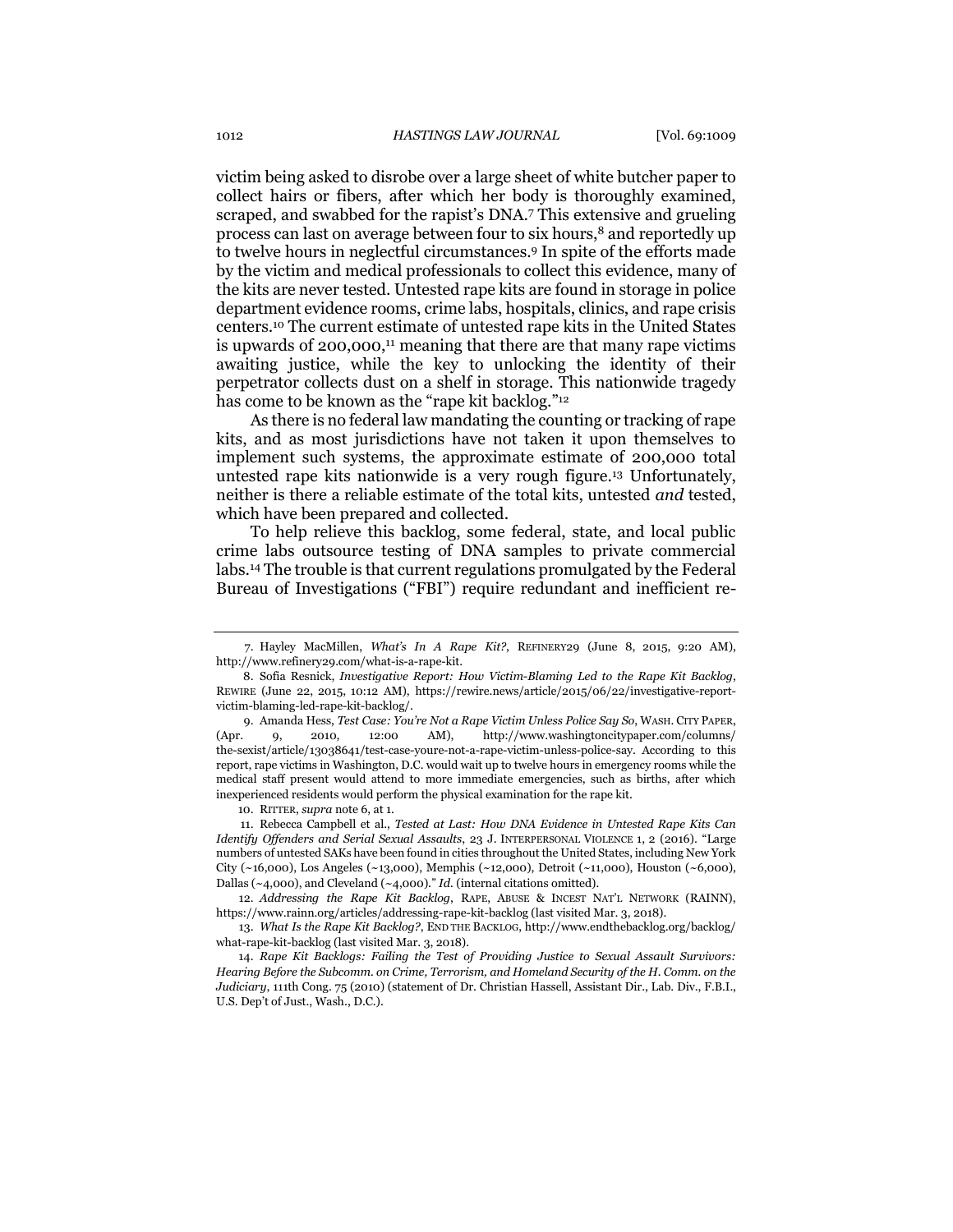testing and auditing of the private labs' work by government labs, which negates the advantages of contracting out the work in the first place.

The rape kit backlog could be addressed in a number of ways, including more widespread use of automated technology and additional funding. However, the easiest and most immediately available solution is to utilize cost-effective private labs to supplement the current inadequacy of public lab resources.<sup>15</sup> Two things can be done to foster efficient publicprivate partnerships: enact regulatory reform to the FBI regulations, and create model guidelines for these partnerships. These initiatives would expand available testing resources while minimizing expenditures (on average, private labs can process DNA for about \$200 less per sample than a public lab).<sup>16</sup> These are measurable, direct benefits to both rape victims who await DNA results to confirm their assailant, and taxpayers who shoulder the cost of processing rape kits. The creation of guidelines to facilitate public-private partnerships is an inexpensive solution that has the potential to play a vital role in clearing the backlog.

This Note discusses the rape kit backlog crisis, offers proposed regulatory changes, and provides model guidelines to increase the productivity of available resources through the development of efficient and cost-effective public-private partnerships, with the ultimate goal of solving this crisis. Part I discusses the rape kit backlog, the numerous benefits afforded by testing the DNA in kits, and the origins of the current crisis. Part II describes the resources provided by the federal government to assist with clearing the backlog, including a national database of DNA profiles called the Combined DNA Index System ("CODIS"), and federal grant programs. Part III examines the obstacles preventing efficient creation of public-private partnerships, including Standard 17 of the FBI's Quality Assurance Standards. Part III also discusses proposed changes to the FBI regulations to decrease these obstacles. Part IV explores the benefits and concerns of utilizing private companies to test DNA used within the criminal justice system. Additionally, Part IV focuses on the rape kit backlog in Los Angeles, which at one time was the largest known backlog in the country, describing how the city and county successfully addressed this problem through the use of private labs. Finally, Part V introduces proposed guidelines to facilitate the establishment of public-private partnerships in the DNA testing industry.

<sup>15.</sup> *Id.* at 85 (statement of Jeffrey S. Boschwitz, Vice President, Orchid Cellmark, Inc.).

<sup>16.</sup> *Id*. at 15 (statement of John Conyers, Jr., Chairman, Comm. on the Judiciary).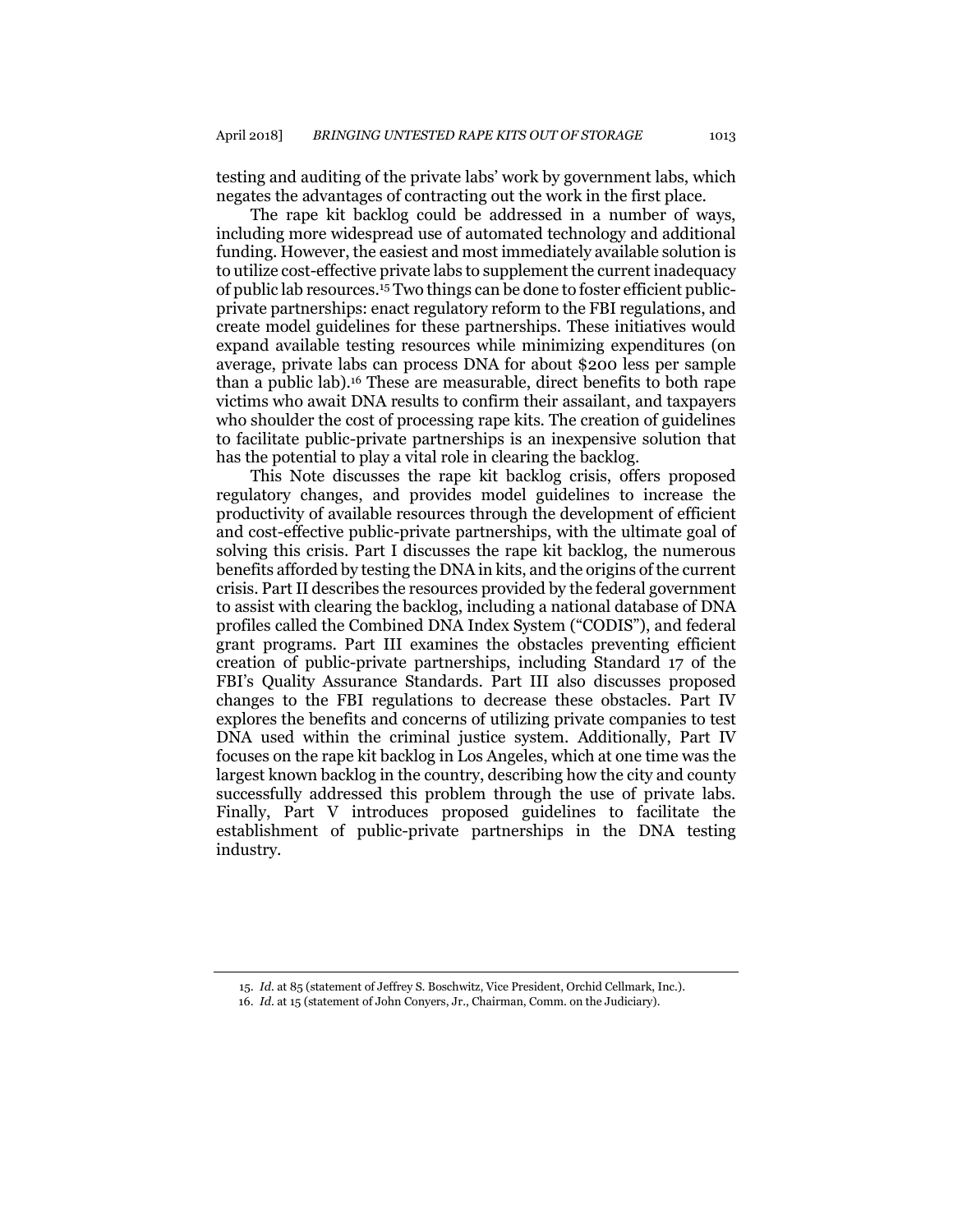#### I. THE NATIONAL RAPE KIT BACKLOG CRISIS AND ITS ORIGINS

#### A. WHAT IS THE RAPE BACKLOG?

The rape kit backlog can be attributed to two bottlenecks in the criminal justice system: The first is the number of rape kits that are booked into evidence, but never submitted to crime labs for testing, and the second is the number of kits that do reach public labs, but which remain untested due to the labs' capacity constraints in comparison to an ever-mounting caseload.<sup>17</sup> Private labs can play a fundamental role by expanding resources in order to eliminate these bottlenecks.

Despite the hundreds of millions of dollars that federal and state governments have invested to eliminate the rape kit backlog, the backlog only continues to grow.<sup>18</sup> The dollars poured into public labs would go much further if some of the DNA analysis work were outsourced to private labs in a functioning public-private partnership. One of the unanimous complaints among jurisdictions is that there are simply insufficient resources to meet the rising demand for testing of DNA samples.<sup>19</sup>

A National Institute of Justice ("NIJ") survey published in 2009 found that of the over two hundred local law enforcement agencies surveyed, 11% responded that they never submitted DNA evidence to crime labs because their turnaround time was too long, and 6% said that they were unable to submit DNA evidence because the lab was not accepting new evidence due to the backlog.<sup>20</sup> If the results of this survey are reflective of law enforcement agencies across the country, together, a total of approximately 17% of DNA samples never even meet the threshold of being submitted to a crime lab for testing. The survey reveals serious problems with an ongoing lack of resources for processing and analyzing forensic evidence, including cases of sexual assault.<sup>21</sup> The problem is disturbing not just for the misused energy expended by trained medical personnel, but also for the catastrophic disappointment to the survivor when she discovers that her rape kit was never even submitted for processing.

Rape kits are crucial to bringing perpetrators to justice. Studies show that cases in which a rape kit containing DNA evidence is collected

<sup>17.</sup> Tara Luther, *Addressing the Sexual Assault Kit Backlog: Defining the Problem, Creating Solutions*, PROMEGA CONNECTIONS (July 29, 2016), http://www.promegaconnections.com/ addressing-the-sexual-assault-kit-backlog-defining-the-problem-creating-solutions/.

<sup>18.</sup> Abigail Tracy, *Rape Kit Backlog Grows Nationwide, Jeopardizing Prosecutions*, SCI. AM. (May 18, 2015), https://www.scientificamerican.com/article/rape-kit-backlog-grows-nationwide -jeopardizing-prosecutions/.

<sup>19</sup>*.* MARK NELSON, NAT'L INST. OF JUST., MAKING SENSE OF DNA BACKLOGS, 2010–MYTHS VS. REALITY 4 (2011).

<sup>20.</sup> RITTER, *supra* note 6, at 3.

<sup>21.</sup> RITTER, *supra* note 6, at 4.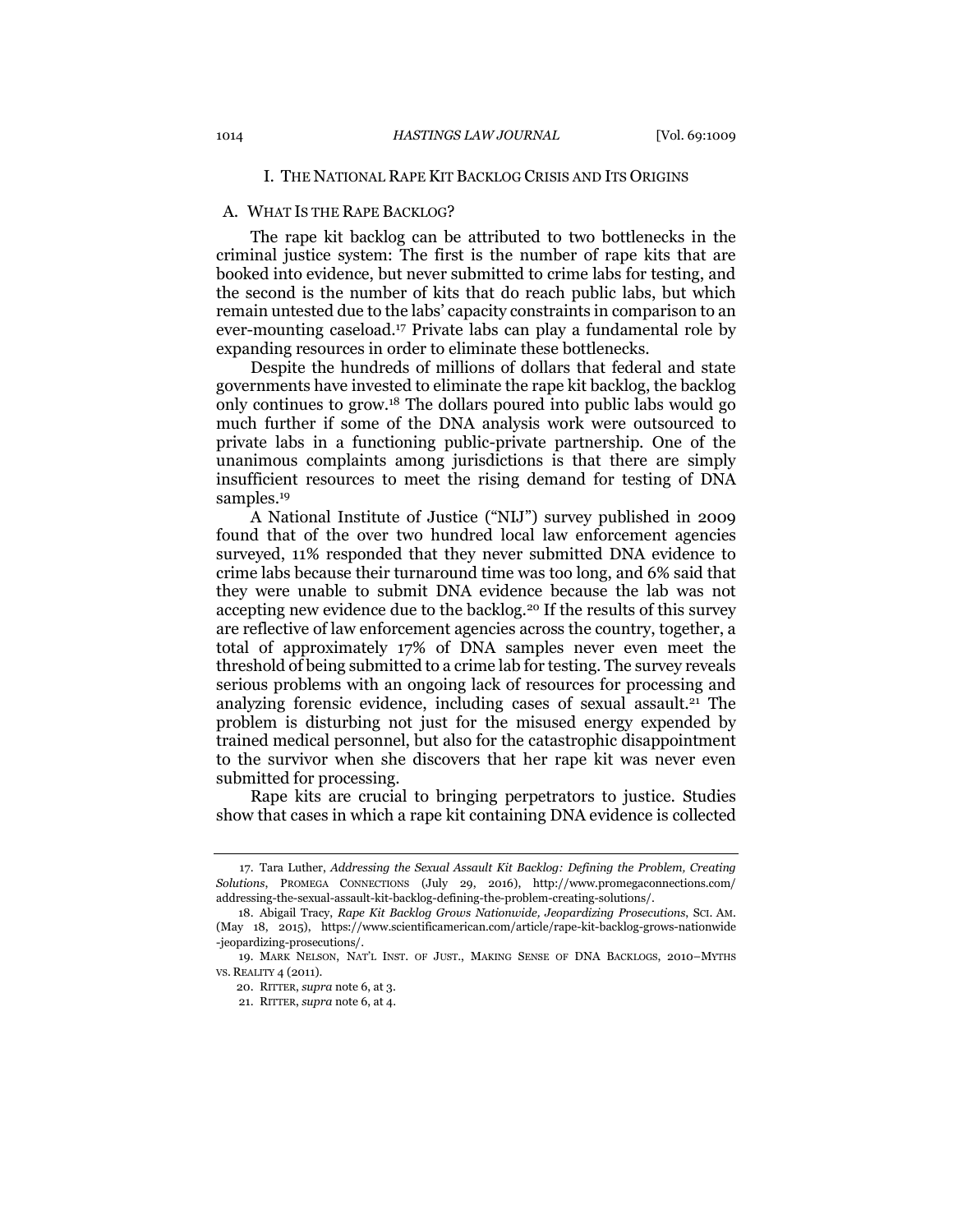<span id="page-6-0"></span>and tested are significantly more likely to proceed in the criminal justice system than cases in which no rape kit was collected.<sup>22</sup> The backlog will only continue to increase until more efficient methods are established to address the growing collection of rape kits sitting on evidence shelves. One such method includes encouraging the establishment of publicprivate partnerships in DNA testing by lowering the obstacles imposed by FBI regulations.

## B. THE IMPORTANCE OF TESTING ALL KITS, REGARDLESS OF VICTIM-OFFENDER RELATIONSHIP

Every rape kit should be tested, no matter whether the offender is known or unknown to the victim. Besides giving survivors and perpetrators the justice they deserve, DNA testing has the potential to identify an unknown assailant and solve cold cases in *stranger* rape incidents, but also yields benefits in *non-stranger* rape cases. DNA testing can confirm offender identity, corroborate the survivor's account of the attack, discredit the suspect, connect the suspect to other crimes in order to identify serial offenders, and ensure that individuals are not wrongly accused or convicted for a rape they did not commit.<sup>23</sup>

<span id="page-6-1"></span>In *stranger* sexual assault cases, where the assailant is unknown to the victim, rape kits are instrumental in identifying the perpetrator through DNA profiling.<sup>24</sup> Research shows that the use of DNA evidence greatly improves the odds of apprehending an unknown suspect.<sup>25</sup> In fact, a 2009 study examining stranger sexual assault cases in the United States found that in cases with forensic evidence, the odds of an ultimate arrest were twenty-four times more likely than in those cases without.<sup>26</sup>

In *non-stranger* (or "acquaintance") sexual assault cases, which constitute the vast majority—roughly  $70\%$ —of all rapes,<sup>27</sup> the kit is still significant in a number of ways, despite the fact that identification of the suspect is not at issue. In such cases, rape kits are vital in establishing evidence against an assailant's frequently used defense strategy that the sexual encounter was consensual.<sup>28</sup> During the physical examination, the

<sup>22.</sup> SARAH TOFTE, HUMAN RIGHTS WATCH, TESTING JUSTICE: THE RAPE KIT BACKLOG IN LOS ANGELES CITY AND COUNTY 3 (2009), https://www.hrw.org/report/2009/03/31/testing-justice/ rape-kit-backlog-los-angeles-city-and-county.

<sup>23.</sup> *Ending the Rape Kit Backlog*, THE UNITED STATE OF WOMEN (Mar. 28, 2017), https://www.theunitedstateofwomen.org/blog/action/ending-rape-kit-backlog/.

<sup>24.</sup> Ira Sommers & Deborah Baskin, *The Influence of Forensic Evidence on the Case Outcomes of Rape Incidents*, 32 JUST. SYS. J. 314, 328 (2011).

<sup>25.</sup> *Id.*

<sup>26.</sup> *Id.*

<sup>27.</sup> *Perpetrators of Sexual Violence: Statistics*, RAPE, ABUSE & INCEST NAT'L NETWORK (RAINN), https://www.rainn.org/statistics/perpetrators-sexual-violence (last visited Mar. 3, 2018). This 70% figure is comprised of the following: 45% are committed by an acquaintance; 25% are committed by a current or former spouse, boyfriend, or girlfriend.

<sup>28.</sup> EDITH GREENE ET AL., WRIGHTSMAN'S PSYCHOLOGY AND THE LEGAL SYSTEM 377 (6th ed. 2007).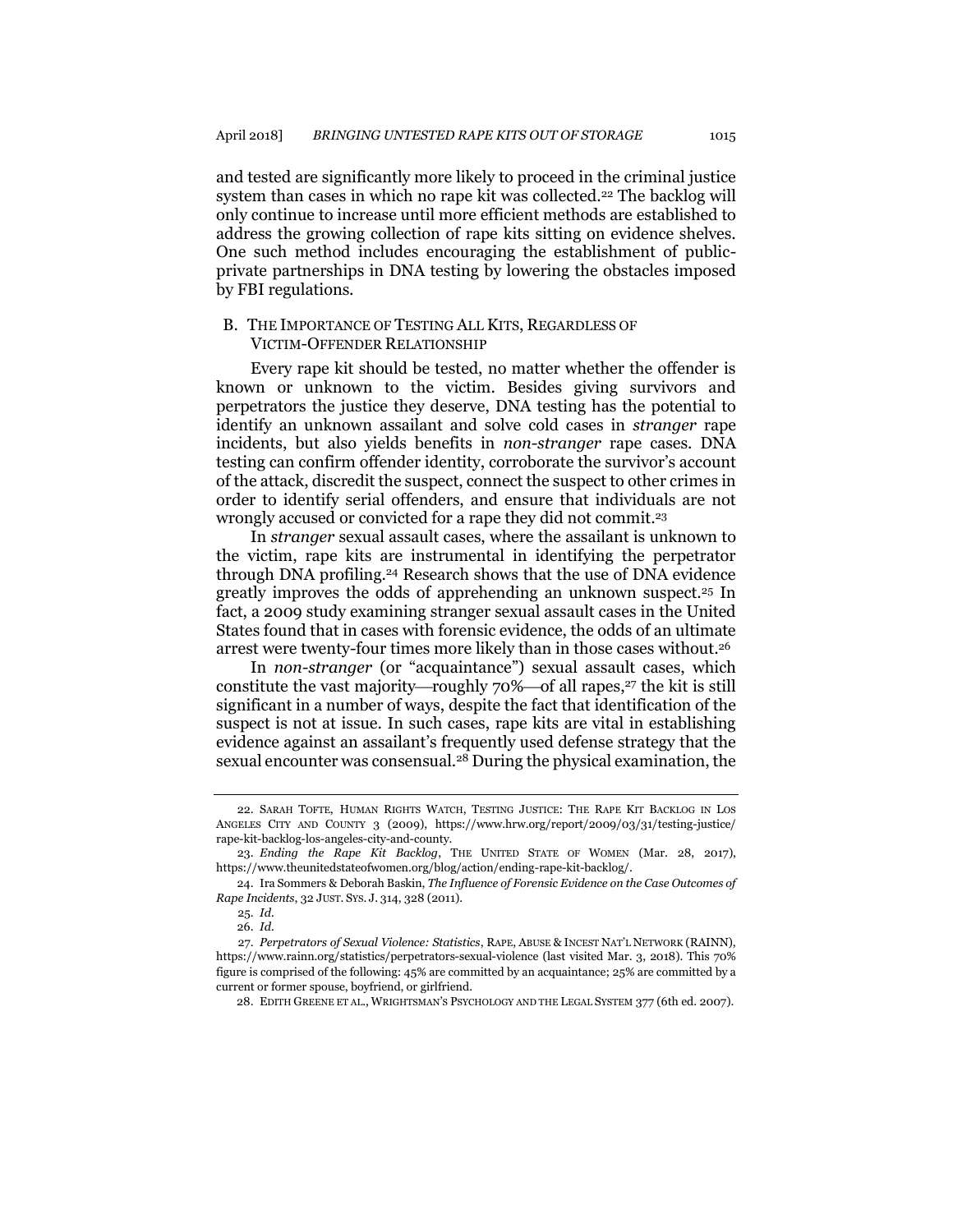medical examiner will document injuries suggestive of force, such as lacerations, bruises, and bite marks.<sup>29</sup> Photographic documentation of these injuries provides a powerful corroboration of the victim's account of the assault.<sup>30</sup> In other acquaintance cases, the accused often defends on the basis that no sexual intercourse ever occurred. In these types of cases, rape kits that show either sperm or specific enzymes that are unique to semen can be used to prove the occurrence of sexual contact.<sup>31</sup>

An added benefit of DNA testing of rape kit evidence, regardless of whether the assailant is a stranger or non-stranger to the victim, is to potentially link the assailant to other crimes. Regarding serial sexual assaults, a 2016 study of 900 previously untested rape kits in Detroit, Michigan led to 259 hits in the CODIS system, which included the DNA profiles of both stranger and non-stranger sexual assault cases.<sup>32</sup> Sixty-nine of the hits were serial sexual assaults, fifteen of which were cases of acquaintance sexual assault.<sup>33</sup> The DNA evidence in rape kits can also be crucial in identifying perpetrators of other, non-sexual, crimes. Regarding the added benefit of identifying perpetrators in non-rape cases:

[R]apists are often guilty of other crimes, such as, burglary, armed robbery, assault and murder. The inventory of sexual assault kits is a treasure trove of evidence. By mining this evidence we can not only solve sexual assault cases, we can solve multiple crimes and bring hundreds of criminals to justice.<sup>34</sup>

<span id="page-7-0"></span>Finally, testing DNA evidence in rape kits can exonerate individuals wrongly accused of a crime.<sup>35</sup> Despite myths that are still prevalent today, false reporting of sexual assault is rare. Indeed, multiple studies have shown that of all reported rapes, only 2% to 8% are false.<sup>36</sup> However, when untruthful accusations are made, or when a victim mistakenly identifies the offender in a police lineup, DNA testing can be critical in exculpating the accused by proving a non-match between the genetic material from the rape kit and the accused.<sup>37</sup> Depending on the stage of the case at which the kit is tested, the results can prevent formal charges from being filed or can be

<sup>29.</sup> Jennifer A. Ort, *The Sexual Assault Nurse Examiner*, 102 AM. J. OF NURSING 24GG,24GG (2002). 30. *Id.*

<sup>31.</sup> *Id.*

<sup>32.</sup> Campbell et al., *supra* note 11, at 1.

<sup>33</sup>*.* Campbell et al., *supra* note 11, at 1, 12.

<sup>34.</sup> *Why Testing Every Kit Matters*, END THE BACKLOG, http://www.endthebacklog.org/ backlog-why-rape-kit-testing-important/why-testing-every-kit-matters (last visited Mar. 3, 2018).

<sup>35.</sup> Rebecca Campbell et al., *The National Problem of Untested Sexual Assault Kits (SAKs): Scope, Causes, and Future Directions for Research, Policy, and Practice*, 14 TRAUMA, VIOLENCE, & ABUSE 1, 5 (2015).

<sup>36.</sup> *Id.* 

<sup>37.</sup> *Id.*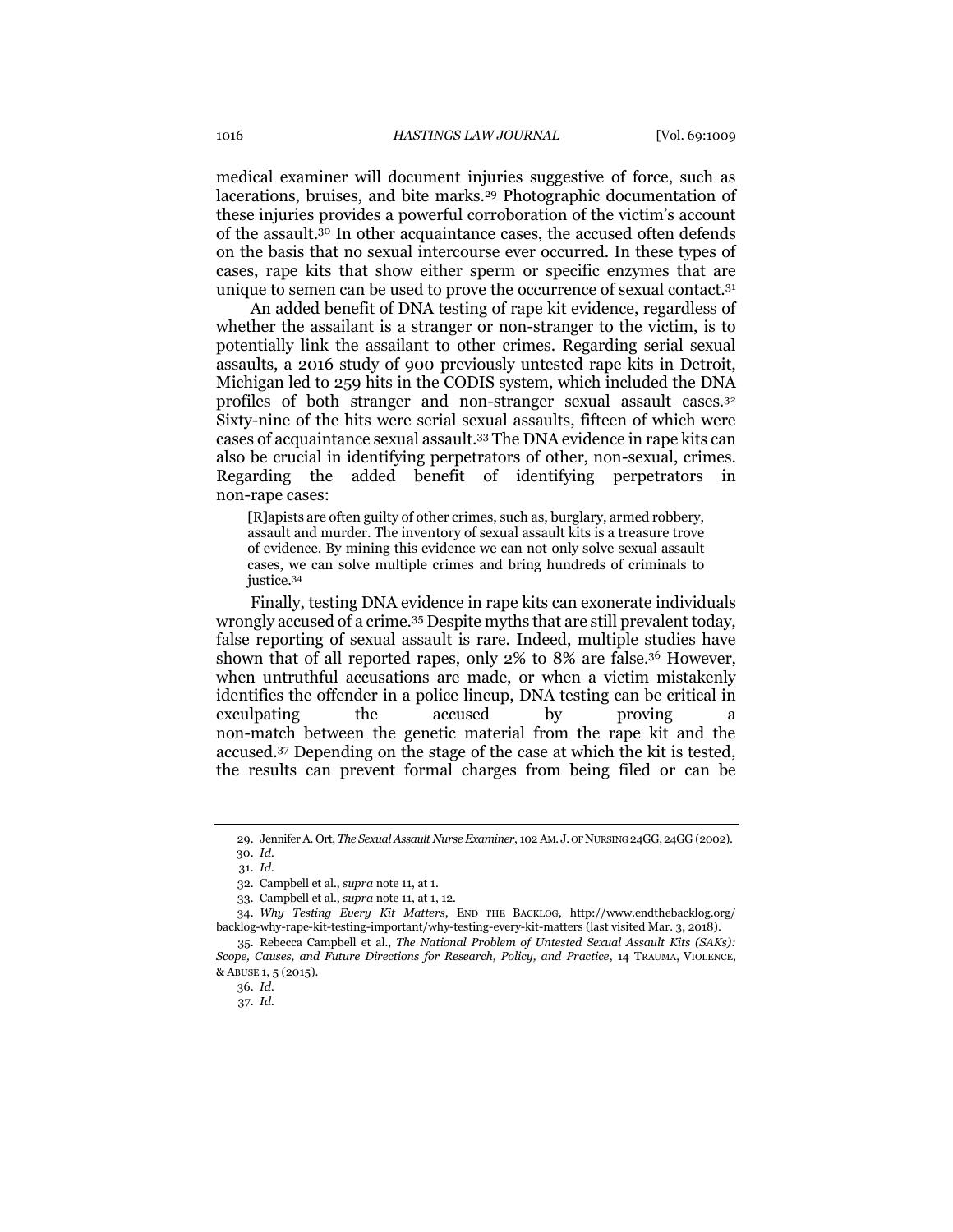instrumental in appealing a conviction.<sup>38</sup> A study published in 2012 that reviewed sexual assault cases in which the convicted defendant was later found innocent reported that 63% of these exonerations were proven through DNA testing.<sup>39</sup>

As evidenced, rape kits provide remarkable utility to the criminal justice system, regardless of the status of the offender to the victim. The failure to test every painstakingly produced rape kit as a routine practice of law enforcement agencies nationwide is a serious problem. As such, an emphasis must be placed on testing each and every rape kit regardless of the offender's relationship to the victim. The DNA evidence contained in these rape kits, when uploaded to CODIS, can be instrumental in identifying and linking the perpetrator to serial rape offenses and other crimes. Additionally, the evidence has the power to exonerate innocent suspects and illuminate the truth in matters with conflicting reports between victim and assailant.

#### C. THE ORIGINS OF THE RAPE KIT BACKLOG

One of the primary causes of the backlog is that requests for analysis outpace the capacity of public labs to test the forensic samples.<sup>40</sup> The obvious concern here is that additional victims could have been prevented had the evidence been tested and the perpetrator apprehended before committing additional assaults.<sup>41</sup> An additional cause is the persistent misogynistic perception of rape victims, harbored by the very first-responders tasked with investigating these crimes.

## <span id="page-8-0"></span>*1. Demand for DNA Testing Resources in Excess of Supply as a Root Cause of the Backlog*

The criminal justice system has experienced immense transformation due to advances in technology over the past few decades.<sup>42</sup> In fact, "it is in part because DNA [evidence]is such a powerful tool and so widely collected that the current backlog exists."<sup>43</sup> Developments in DNA profiling technology have reshaped how sexual assault crimes are investigated and prosecuted.<sup>44</sup> The downside of this

44. U.S. DEP'T OF JUST., OFFICE OF VIOLENCE AGAINST WOMEN, SUMMARY OF THE PROCEEDINGS: ELIMINATING THE RAPE KIT BACKLOG: A ROUNDTABLE TO EXPLORE A VICTIM-CENTERED APPROACH

<sup>38.</sup> *Id.*

<sup>39.</sup> *Id.* The study reported on the sexual assault cases from 1989 through 2012.

<sup>40.</sup> NATHAN JAMES, CONG. RESEARCH SERV., DNA TESTING IN CRIMINAL JUSTICE: BACKGROUND, CURRENT LAW, AND GRANTS 7 (2015).

<sup>41.</sup> Armen Keteyian, *Untested Rape Kits Lead to More Crimes*, CBS NEWS (Nov. 10, 2009, 2:39 PM), http://www.cbsnews.com/stories/2009/11/10/cbsnews\_investigates/main5603492.shtml.

<sup>42.</sup> Jeremy Travis, Dir., Nat'l Inst. of Just., Technology in Criminal Justice: Creating the Tools for Transformation (Mar. 13, 1997), https://www.nij.gov/about/speeches/past-directors/Pages/ travis-acjs.aspx.

<sup>43.</sup> Allison Menkes, *Rape and Sexual Assault*, 7 GEO. J. GENDER & L. 847, 857 (2006).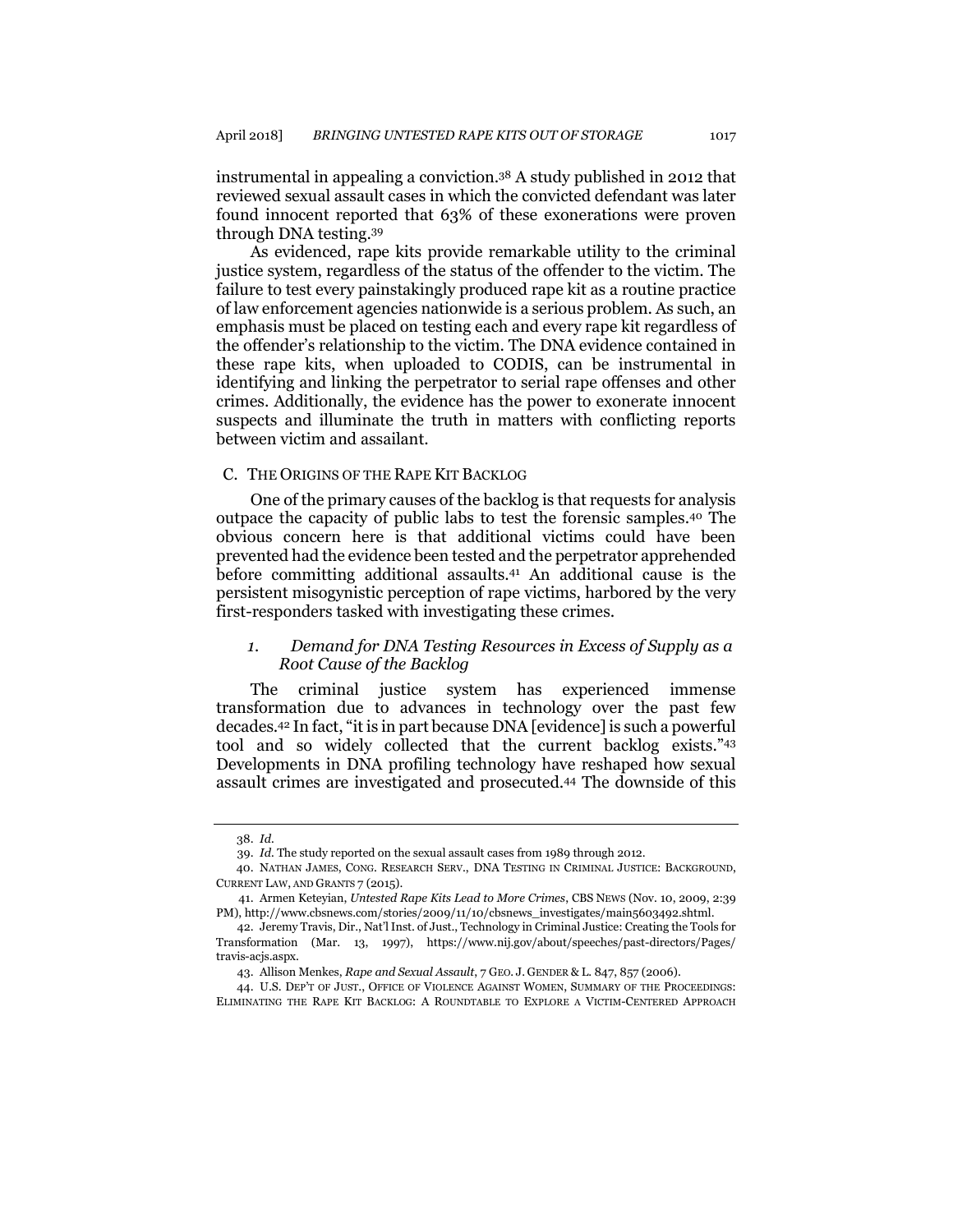progress is that the ever-increasing numbers of DNA samples sent to public labs for analysis greatly exceed the capacity of these labs.

The constant flow of DNA samples submitted to crime labs seems to have no end in sight, with rates of DNA evidence collected in criminal cases and efforts to collect samples from convicted felons and arrested persons steadily growing.<sup>45</sup> To compound the problem, evidence from older, unsolved crimes—from which evidence was collected but never tested—adds thousands of kits to the growing queue of DNA evidence awaiting analysis in crime labs.<sup>46</sup> As a result, the justice system relies on overburdened public labs that cost taxpayers thousands of dollars in overtime pay to employees, in an unsuccessful bid to catch up with demand.<sup>47</sup> Meanwhile, victims must wait an indeterminate amount of time—months, years, potentially decades—for a kernel of information about the individual who caused him or her irreparable damage and for justice to be done.<sup>48</sup>

#### *2. Gender Bias as a Root Cause of the Backlog*

Bias against victims of sexual assault is pervasive. Studies show that biases are still widely embraced regarding victims of sexual assault, and that those who hold such biases are "less likely to believe a victim, more likely to hold the victim responsible, less likely to hold the perpetrator responsible, and less likely to convict a defendant."<sup>49</sup>

Christopher Kaiser, the public policy director at the Texas Association Against Sexual Assault, stated that:

What got us here in the first place is gender bias. [Sexual assault] is unlike the relationship of the perpetrator to the victim in other crimes. I do think there is a unique aspect to this when we are talking about sexual violence and why we are even in this backlog situation in the first place.<sup>50</sup>

Many of the rape kits languishing on shelves are the result of police attitudes toward sexual assault victims. Experts now believe that all rape kits should be tested, whereas police often wrongly choose to test only those kits in cases they decide do not turn on consent, or where the assailant's identity is in question.<sup>51</sup> Rape kits are key evidence in stranger

<sup>7</sup> (May 11–12, 2010), https://victimsofcrime.org/docs/dna-resource-center-documents/ eliminating-the-rape-kit-backlog---a-roundtable-to-explore-a-victim-centered-approach-(2010).pdf. 45. *Id.*

<sup>46.</sup> *Id.*

<sup>47.</sup> *Id.*

<sup>48.</sup> *Id.*

<sup>49.</sup> State v. Obeta, 796 N.W.2d 282, 285 (Minn. 2011) (quoting the expert testimony in the trial of Dr. Patricia Frazier, a professor of psychology at the University of Minnesota).

<sup>50.</sup> Christine Hauser, *Texas Lawmaker Proposes Crowdfunding to Tackle Backlog of Rape Kits*, N.Y. TIMES (Mar. 15, 2017), https://www.nytimes.com/2017/03/15/us/rape-kits-texas-untested.html. 51. Resnick, *supra* note 8.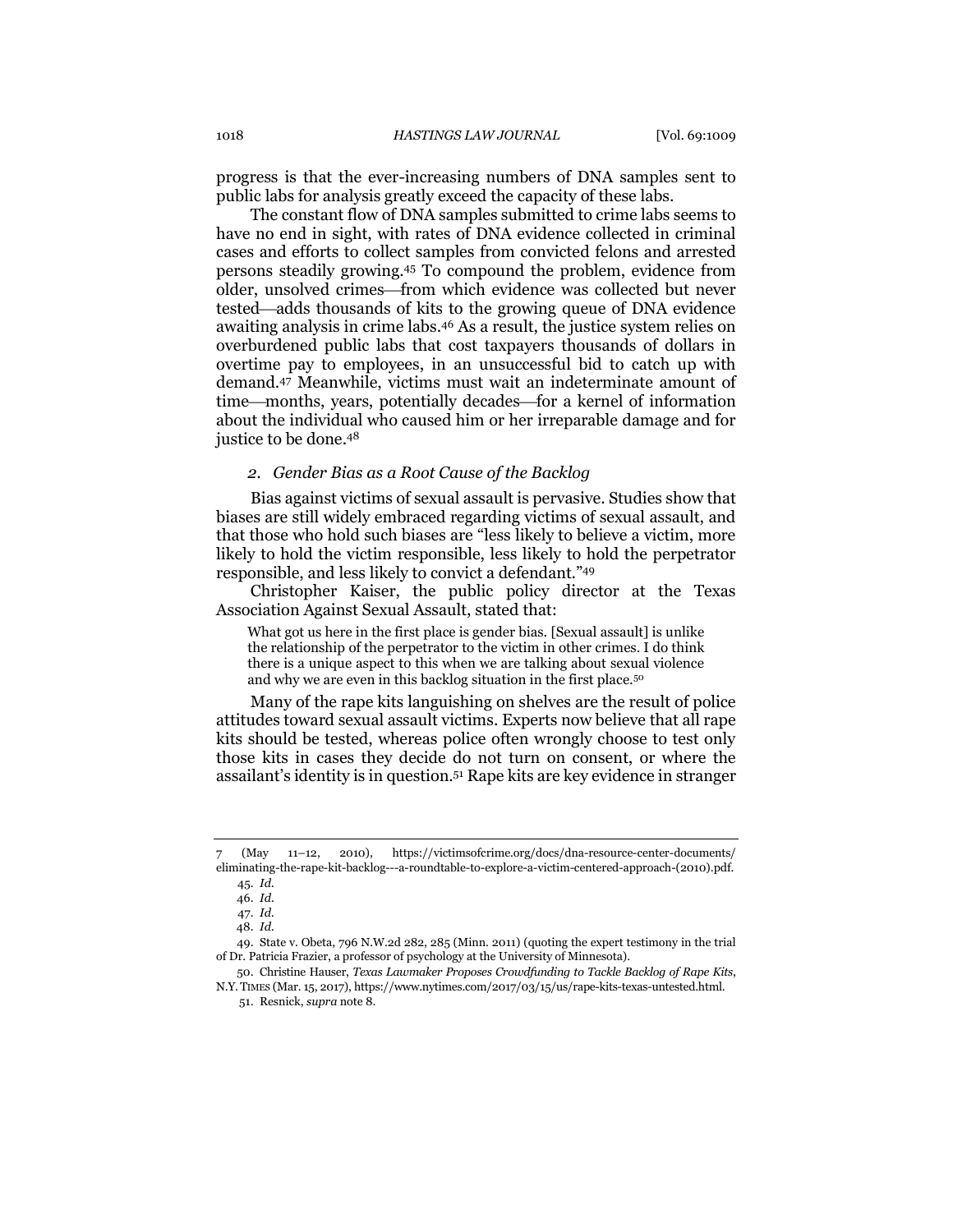and non-stranger cases alike, and should not be prevented from being tested due to a judgment call by the police.<sup>52</sup>

The police have long been found to harbor negative and prejudicial attitudes toward victims of sexual offenses.<sup>53</sup> There have been numerous anecdotal reports of police mistreatment of rape victims, and comparative studies show that police have more negative perceptions of victims than other professionals.<sup>54</sup> "'Despite their knowledge of law they are supposed to enforce, the male police mentality is often identical to the stereotype views of rape that are shared by the rest of male culture.'"<sup>55</sup> Examples of these negative attitudes toward victims of rape include those that "blame the victim, question the victim's credibility, imply that the victim deserved being raped, denigrate the victim, and trivialize the rape experience."<sup>56</sup> A ten-year study of reported sexual assault cases revealed that when victims did not exhibit stereotypical behaviors expected by police, such as crying, expressing anger or fear, and immediately reporting the crime, the police were more likely to believe that the victim was making a false report.<sup>57</sup>

These attitudes often influence the decision to test a kit, whether due to overt or unconscious victim blaming on the part of police.<sup>58</sup> The result is that huge numbers of sexual assault kits go untested, thus leading to the current predicament of a national rape kit backlog crisis.<sup>59</sup> Take for example the Detroit rape kit backlog crisis, where chronic understaffing and police attitudes toward victims led to 8700 untested rape kits being uncovered in 2009, including some dating back to the  $1980s^{60}$ . The discovery of those kits inspired a four-year study funded by the U.S. Department of Justice ("DOJ") to establish the root cause of Detroit's backlog.<sup>61</sup> The study found that in many cases, police officers did not believe the victim and based on this belief decided not to test their rape kits.<sup>62</sup> A report stated that "[t]here was clear evidence of police treating victims in dehumanizing ways."<sup>63</sup> It further found that law enforcement

<sup>52.</sup> *See infra* Part I.B.

<sup>53.</sup> COLLEEN A. WARD, ATTITUDES TOWARD RAPE: FEMINIST AND SOCIAL PSYCHOLOGICAL PERSPECTIVES 56 (1995).

<sup>54.</sup> *Id.*

<sup>55.</sup> *Id.* (quoting SUSAN BROWN MILLER, AGAINST OUR WILL: MEN, WOMEN, AND RAPE 366 (1975)).

<sup>56.</sup> Barbara Nagel et al., *Attitudes Toward Victims of Rape: Effects of Gender, Race, Religion, and Social Class*, 20 J.INTERPERSONAL VIOLENCE 725, 726 (2005).

<sup>57.</sup> David Lisak et al., *False Allegations of Sexual Assault: An Analysis of Ten Years of Reported Cases*, 16 VIOLENCE AGAINST WOMEN 1318, 1331 (2010).

<sup>58.</sup> Resnick, *supra* note 8.

<sup>59.</sup> Resnick, *supra* note 8.

<sup>60.</sup> Alisha Green, *Report: Staffing, Attitudes Aided Rape-Kit Backlog, but Detroit's Fix Could Be National Model*, U.S. NEWS (April 7, 2015, 8:14 PM), https://www.usnews.com/news/science/ news/articles/2015/04/07/report-detroit-model-in-effort-to-clear-rape-kit-backlog.

<sup>61.</sup> Resnick, *supra* note 8.

<sup>62.</sup> Resnick, *supra* note 8.

<sup>63.</sup> Green, *supra* note 60.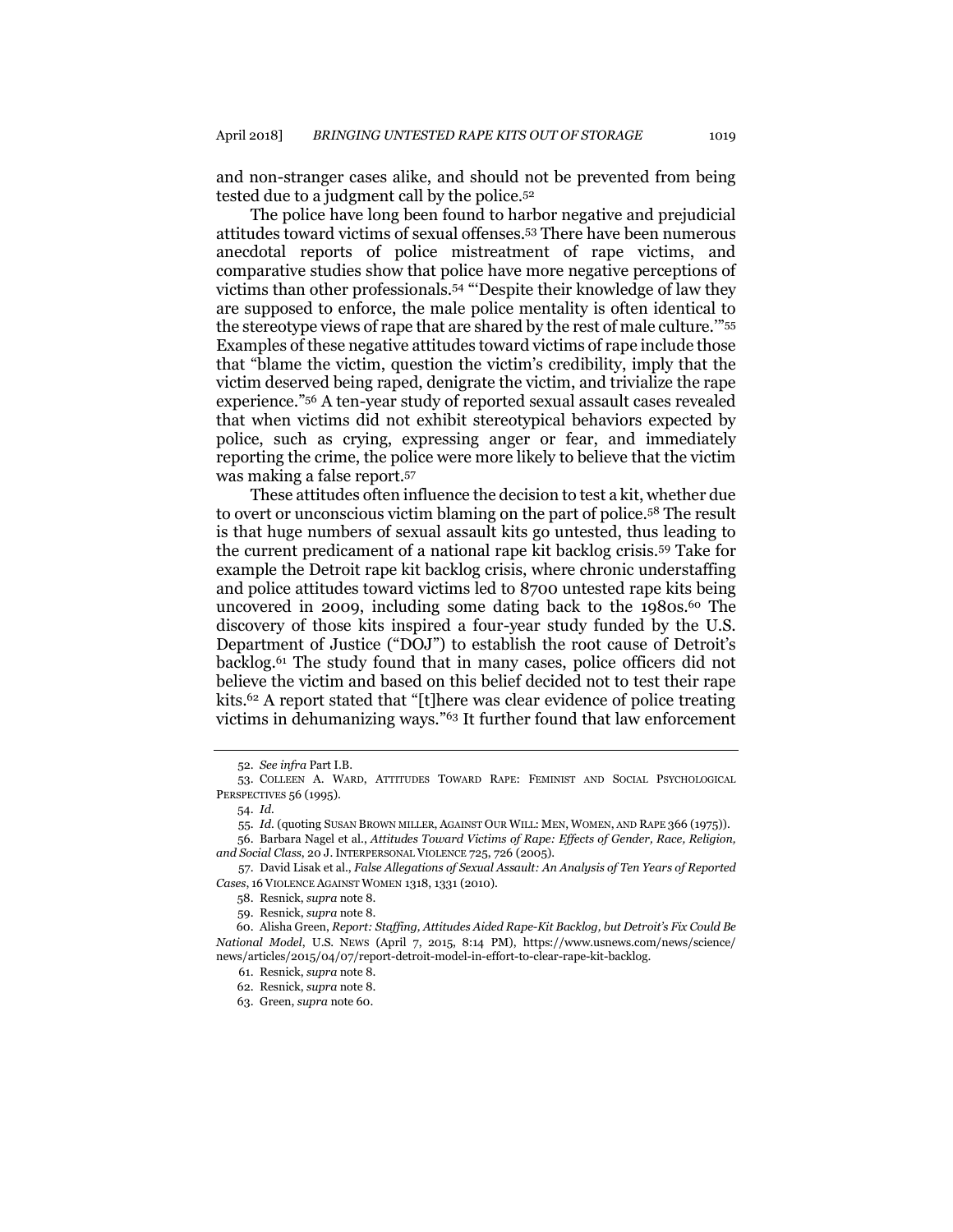personnel often expressed "negative, stereotyping beliefs about sexual assault victims."<sup>64</sup> Detroit has since cleared the backlog in part due to a coalition of law enforcement agencies, victims' advocates, and other groups.<sup>65</sup> It developed victim-centered training for law enforcement to help address negative attitudes toward reports of sexual assault.<sup>66</sup>

The study's lead researcher, Rebecca Campbell, a professor of ecological-community psychology at Michigan State University, said that police conducted "virtually no investigation," particularly in cases where the perpetrator claimed that the sex was consensual.<sup>67</sup> Further, Campbell stated:

When you look at the police reports associated with the kits that were not tested, you see pervasive and rampant victim-blaming, assuming that victims were prostitutes, blaming them for what happened, calling them derogatory names. . . . They didn't test the kits because they didn't believe the victim, because the victim didn't act 'right,' didn't behave in a way that they thought they should have if this were a real sexual assault. . . . The problem was, they didn't think the victims were credible the vast majority of the time.<sup>68</sup>

Ultimately, the consequences of the police decision not to test the kits came to light when the 1595 kits in Detroit that were tested yielded 455 hits in the CODIS federal criminal database.<sup>69</sup> Researchers determined that these rape kits were just as likely to produce a hit for an offender in both stranger and non-stranger cases (where, presumably, consent would have been clouded by a "he said, she said" quandary, in which police have been less likely to find the victim credible).<sup>70</sup>

Similarly, in New Mexico, an investigative audit of the backlog of more than 5000 rape kits revealed that 20% of kits went untested because of law enforcement's perception of the victim's "lack of credibility."<sup>71</sup> The attitude of law enforcement toward victims thus played a large role as to why thousands of kits went untested.<sup>72</sup>

Therefore, it is imperative that training initiatives be adopted to shake lagging attitudes toward victims of rape, so that not a single rape kit is left on the shelf due to misguided beliefs about rape victims. As noted above, rape kits provide a "treasure trove" of evidence in solving other crimes, corroborate victim's accounts, and exonerate innocent

72. *Id.*

<sup>64.</sup> Green, *supra* note 60.

<sup>65.</sup> Green, *supra* note 60.

<sup>66.</sup> Green, *supra* note 60.

<sup>67.</sup> Resnick, *supra* not[e 8.](#page-3-0) 68. Resnick, *supra* not[e 8.](#page-3-0)

<sup>69.</sup> Resnick, *supra* not[e 8.](#page-3-0)

<sup>70.</sup> Resnick, *supra* not[e 8.](#page-3-0)

<sup>71.</sup> Susan Montoya Bryan, *Audit Attributes Rape Kit Backlog to Systemic Issues*, COURIER-POST (Dec. 6, 2016, 8:47 PM), http://www.courierpostonline.com/story/news/2016/12/06/ audit-attributes-rape-kit-backlog-systemic-issues/95068628/.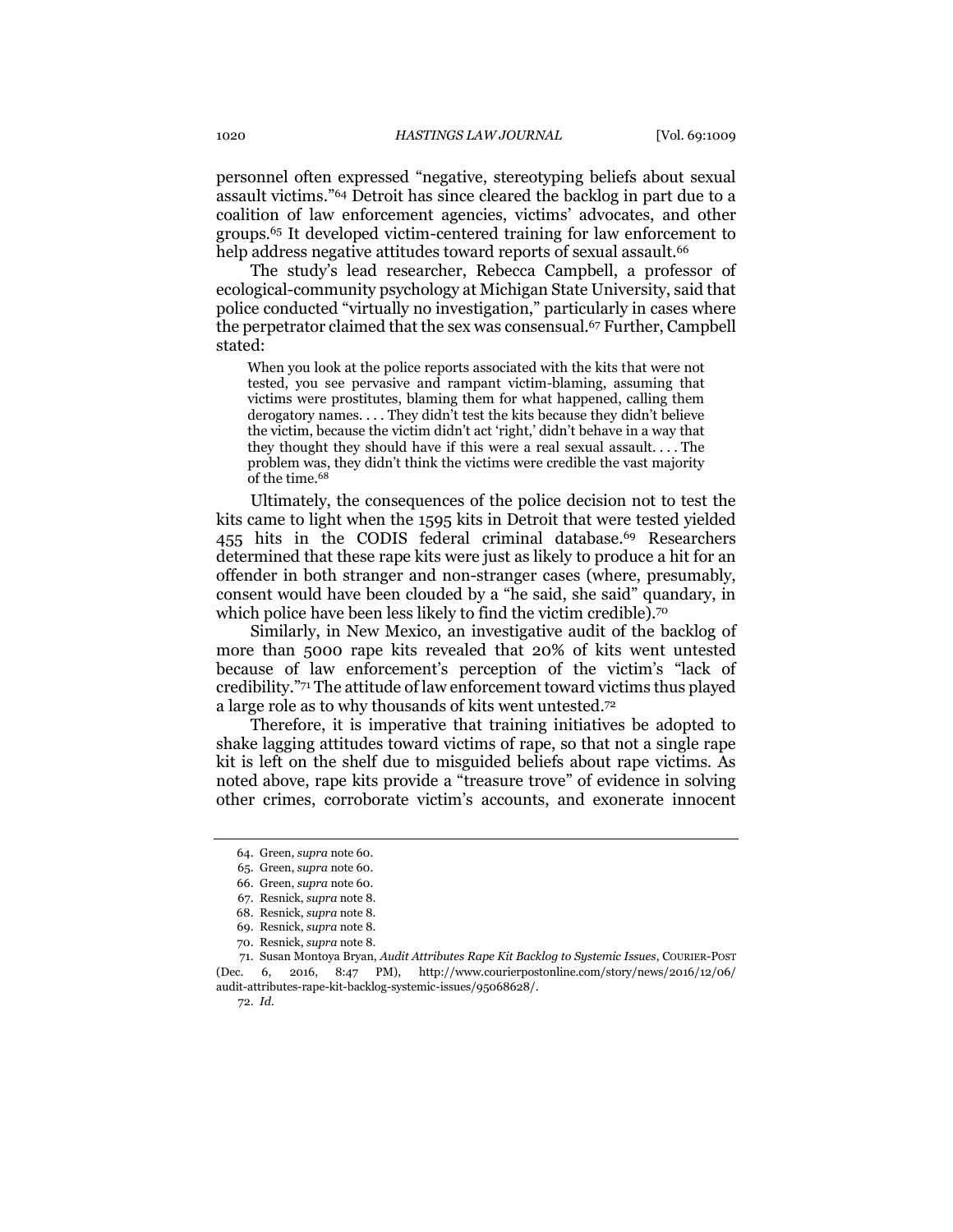suspects, among other benefits.<sup>73</sup> Even if the main initiative of this Note is successfully implemented—that public-private partnerships be promoted and encouraged in order to clear the backlog—it will all be for naught if rape kits are not submitted to labs in the first place. Thus, it is of the utmost importance that police departments receive training about the sensitive nature of sexual assault and the grave error of not submitting rape kits for testing because of personal determinations of a victim's credibility.

#### <span id="page-12-0"></span>II. THE CURRENT LANDSCAPE OF FEDERAL DNA SYSTEMS AND FEDERAL FUNDING IN PLACE TO ADDRESS THE BACKLOG

#### A. THE COMBINED DNA INDEX SYSTEM

CODIS, the Combined DNA Index System created and managed by the FBI, is a software containing multiple databases allowing public crime labs to compare and exchange DNA profiles.<sup>74</sup> Federal law vests the FBI with the authority to operate and maintain this national DNA database.<sup>75</sup> The law permits the FBI's database to house DNA profiles from people gathered under applicable legal authority and samples collected at crime scenes, so that the profiles can be compared to generate leads in criminal investigations.<sup>76</sup>

CODIS integrates this information at three levels: (1) *national*, with the National DNA Index System ("NDIS") which allows states to compare DNA information with one another; (2) *state*, through the State DNA Index Systems ("SDIS") which allows for labs within states to share information; and (3) *local*, using the Local DNA Index Systems ("LDIS") where DNA profiles originate.<sup>77</sup> Since its debut in 1990, and as of January 2017, CODIS has either identified the perpetrator or linked crimes in over 362,000 cases.<sup>78</sup>

#### B. THE FBI'S QUALITY ASSURANCE STANDARDS

Under current federal law, the FBI is required to promulgate guidelines for forensic labs that conduct DNA testing, known as the Quality Assurance Standards for Forensic DNA Testing Laboratories ("QAS").<sup>79</sup> Pursuant to these FBI directives, the QAS must "specify criteria for quality assurance and proficiency tests to be applied to the

<sup>73.</sup> *Why Testing Every Kit Matters*, *supra* not[e 34.](#page-7-0)

<sup>74.</sup> *Combined DNA Index System ("CODIS")*, FED. BUREAU OF INVESTIGATION, https://www.fbi.gov/services/laboratory/biometric-analysis/codis (last visited Mar. 3, 2018).

<sup>75.</sup> 42 U.S.C. § 14132(a) (2012).

<sup>76</sup>*. Combined DNA Index System*, *supra* not[e 74.](#page-12-0)

<sup>77</sup>*. Combined DNA Index System*, *supra* not[e 74.](#page-12-0)

<sup>78.</sup> *CODIS—NDIS Statistics*, FED. BUREAU OF INVESTIGATION, https://www.fbi.gov/services/ laboratory/biometric-analysis/codis/ndis-statistics (last visited Mar. 3, 2018).

<sup>79.</sup> 42 U.S.C. § 14131(a)(2) (2012).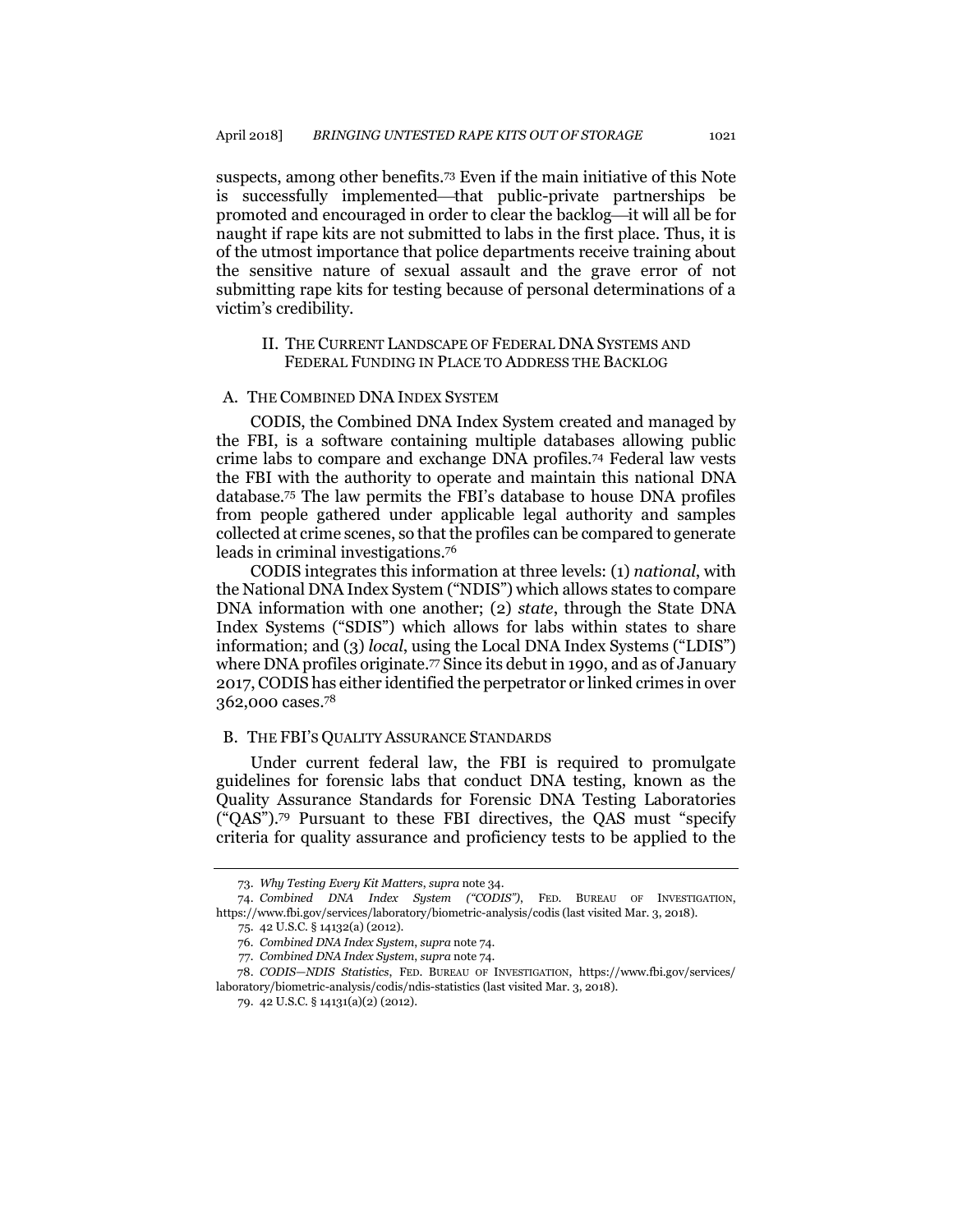various types of DNA analyses used by forensic laboratories."<sup>80</sup> According to the FBI, the QAS describe the minimum standards for a lab's quality assurance program when performing forensic DNA analysis.<sup>81</sup> The problem is that when it comes to the requirements of private labs, the requirements are anything but what should be considered "minimum."

<span id="page-13-0"></span>Only those public labs that comply with the QAS may submit DNA samples to the CODIS system.<sup>82</sup> While the QAS allow public labs to outsource DNA testing work to private labs, $83$  it comes at a steep cost measured by the time of redundant reviews and audits required to be conducted by the public labs which contract with private labs. The QAS are one of the substantial challenges to diminishing the backlog, and their heavy-handed requirements in order to ensure the quality of DNA profiles collected and uploaded to CODIS are not entirely necessary.<sup>84</sup> Part III discusses this issue in more detail, and proposes resolutions.

### C. FEDERAL GRANT PROGRAMS THAT PROVIDE ASSISTANCE TO STATE AND LOCAL GOVERNMENTS TO CLEAR THE BACKLOG

Congress has authorized a number of federal grant programs to assist jurisdictions looking to address DNA backlogs, including the Debbie Smith Act, and the National Sexual Assault Kit Initiative ("SAKI") administered by the Bureau of Justice Assistance.<sup>85</sup>

The Debbie Smith Act authorizations in 2004 and 2008 provide much-needed additional funding to state and local governments for forensic sciences.<sup>86</sup> The Debbie Smith Act provides the bulk of funds to end the backlog, with more than \$100 million in annual appropriations for DNA testing and related activities.<sup>87</sup> Grant recipients under the program must certify that all labs involved in processing DNA samples satisfy the FBI's QAS and are operated either by a public lab or by a private lab under contract with the state or local government.<sup>88</sup>

<sup>80.</sup> § 14131(a)(3).

<sup>81.</sup> *Frequently Asked Questions on CODIS and NDIS*, FED. BUREAU OF INVESTIGATION, https://www.fbi.gov/services/laboratory/biometric-analysis/codis/codis-and-ndis-fact-sheet (last visited Mar. 3, 2018).

<sup>82.</sup> FED. BUREAU OF INVESTIGATION, QUALITY ASSURANCE STANDARDS FOR FORENSIC DNA TESTING LABORATORIES (2011), https://www.fbi.gov/file-repository/quality-assurance-standards-for-forensicdna-testing-laboratories.pdf/view.

<sup>83.</sup> *Id.* at Standard 17.1.

<sup>84.</sup> JAMES, *supra* not[e 40,](#page-8-0) at 4.

<sup>85.</sup> *Federal Funding for Reform*, END THE BACKLOG, http://www.endthebacklog.org/ ending-backlog-government-responses/federal-responses (last visited Mar. 3, 2018).

<sup>86.</sup> *Id.*

<sup>87.</sup> Steve Reilly, *Congress Slated to Increase Rape Kit Funding By \$45M*, USA TODAY, (Dec. 16, 2015, 3:44 PM), http://www.usatoday.com/story/news/2015/12/16/congress-slated-increase-rapekit-funding/77433168/.

<sup>88.</sup> *Debbie Smith Act*, RAPE, ABUSE & INCEST NATIONAL NETWORK (RAINN),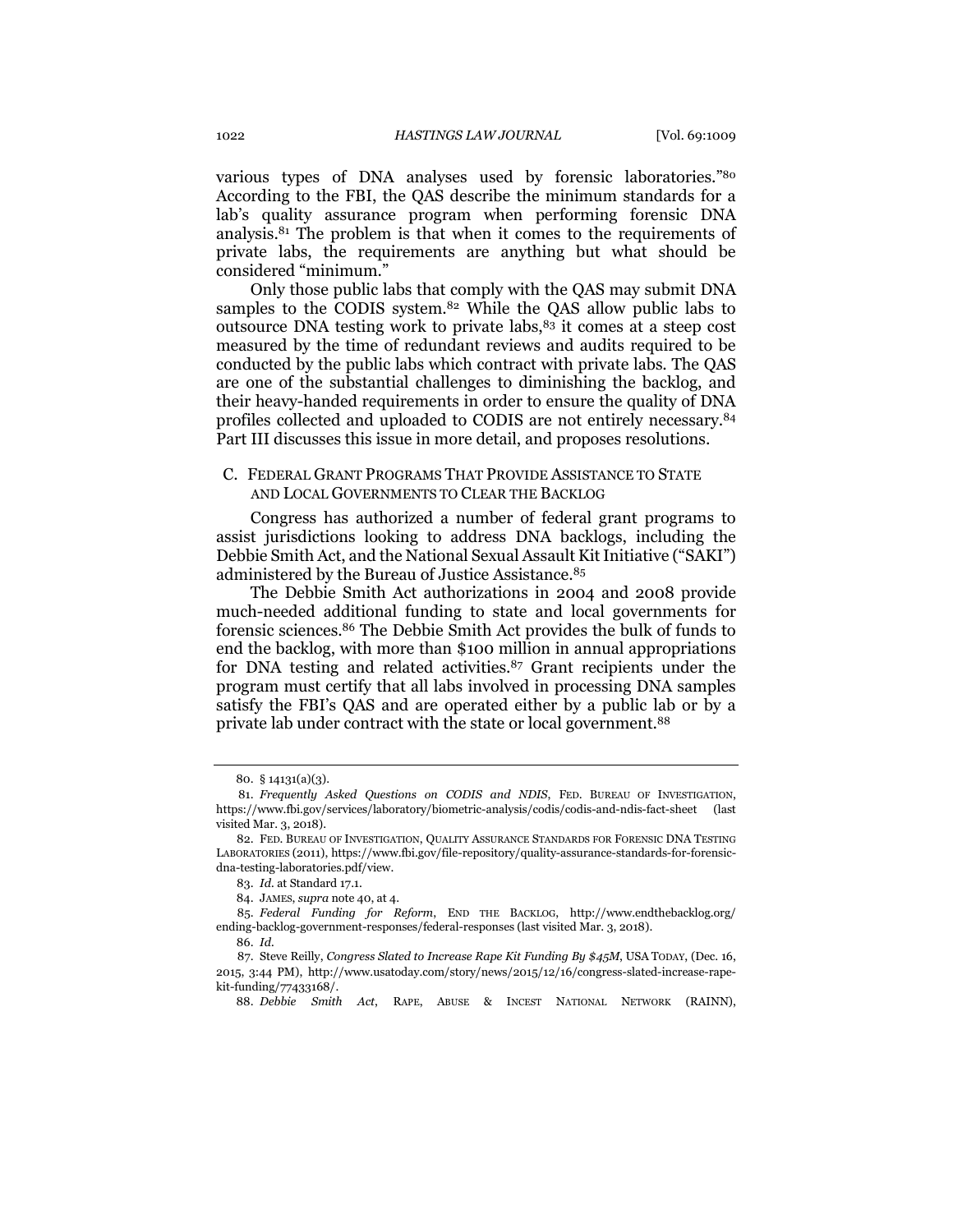Since its inception in 2015, SAKI has awarded over \$38 million to jurisdictions struggling to make a dent in their backlog.<sup>89</sup> These funds can be stretched further by maximizing the use of private labs because private labs can complete analysis of a rape kit at a cost approximately 15% to 50% less than a public lab.<sup>90</sup>

#### III. OBSTACLES TO MORE EFFECTIVE PUBLIC-PRIVATE PARTNERSHIPS FOR DNA TESTING

Standard 17 of the FBI's QAS stands in the way of efficient rape kit testing, and is much more onerous than necessary.<sup>91</sup> An in-depth discussion of its regulation follows, along with suggested directives to replace it.

## A. STANDARD 17 OF THE FBI'S QUALITY ASSURANCE STANDARDS POSES SERIOUS CHALLENGES TO THE CREATION OF SUCCESSFUL PUBLIC-PRIVATE PARTNERSHIPS

The FBI's QAS create significant obstacles to public-private partnerships, making what could be a mutually beneficial business relationship into something that is inefficient for both the public lab and the taxpayer. Public-private partnerships have a long history of helping to address public health issues, and have been extremely successful in the context of the rape kit backlog crisis.<sup>92</sup> Private labs helped solve Los Angeles's backlog, which was one of the largest backlogs in the United States.<sup>93</sup>

Currently, only public labs that comply with the FBI's QAS may submit DNA profiles to CODIS pursuant to federal law.<sup>94</sup> While public labs are permitted to outsource casework to private labs, the QAS regulations mandate that only public labs may upload DNA profiles to the CODIS system.<sup>95</sup> All private labs that contract with public labs are held to the exact same standards as public labs: they must be accredited, audited annually, and adhere to the requirements of the QAS.<sup>96</sup> These are reasonable requirements, as they ensure the integrity of DNA testing and

https://www.rainn.org/articles/debbie-smith-act (last visited Mar. 3, 2018).

<sup>89.</sup> *Sexual Assault Kit Initiative (SAKI)*, BUREAU OF JUST. ASSISTANCE, https://www.bja.gov/ProgramDetails.aspx?Program\_ID=117 (last visited Mar. 3, 2018).

<sup>90.</sup> *Rape Kit Backlogs: Failing the Test of Providing Justice to Sexual Assault Survivors: Hearing Before the Subcomm. on Crime, Terrorism, and Homeland Security of the H. Comm. on the Judiciary*, 111th Cong. 82–83 (2010) (statement of Jeffrey S. Boschwitz). *See infra* Subpart IV.A.1.

<sup>91.</sup> *Rape Kit Backlogs: Failing the Test of Providing Justice to Sexual Assault Survivors: Hearing Before the Subcomm. on Crime, Terrorism, and Homeland Security of the H. Comm. on the Judiciary*, 111th Cong. 81 (2010) (statement of Jeffrey S. Boschwitz).

<sup>92.</sup> TOFTE, *supra* not[e 22,](#page-6-0) at 4.

<sup>93.</sup> TOFTE, *supra* not[e 22,](#page-6-0) at 4. *See* Part IV.C. *infra*.

<sup>94.</sup> 42 U.S.C. § 14132(b) (2012). *See* Part II.B. *supra*.

<sup>95.</sup> FED. BUREAU OF INVESTIGATION, *supra* not[e 82,](#page-13-0) at Standard 17.6.

<sup>96.</sup> FED. BUREAU OF INVESTIGATION, *supra* not[e 82,](#page-13-0) at Standards 15.1 & 17.1.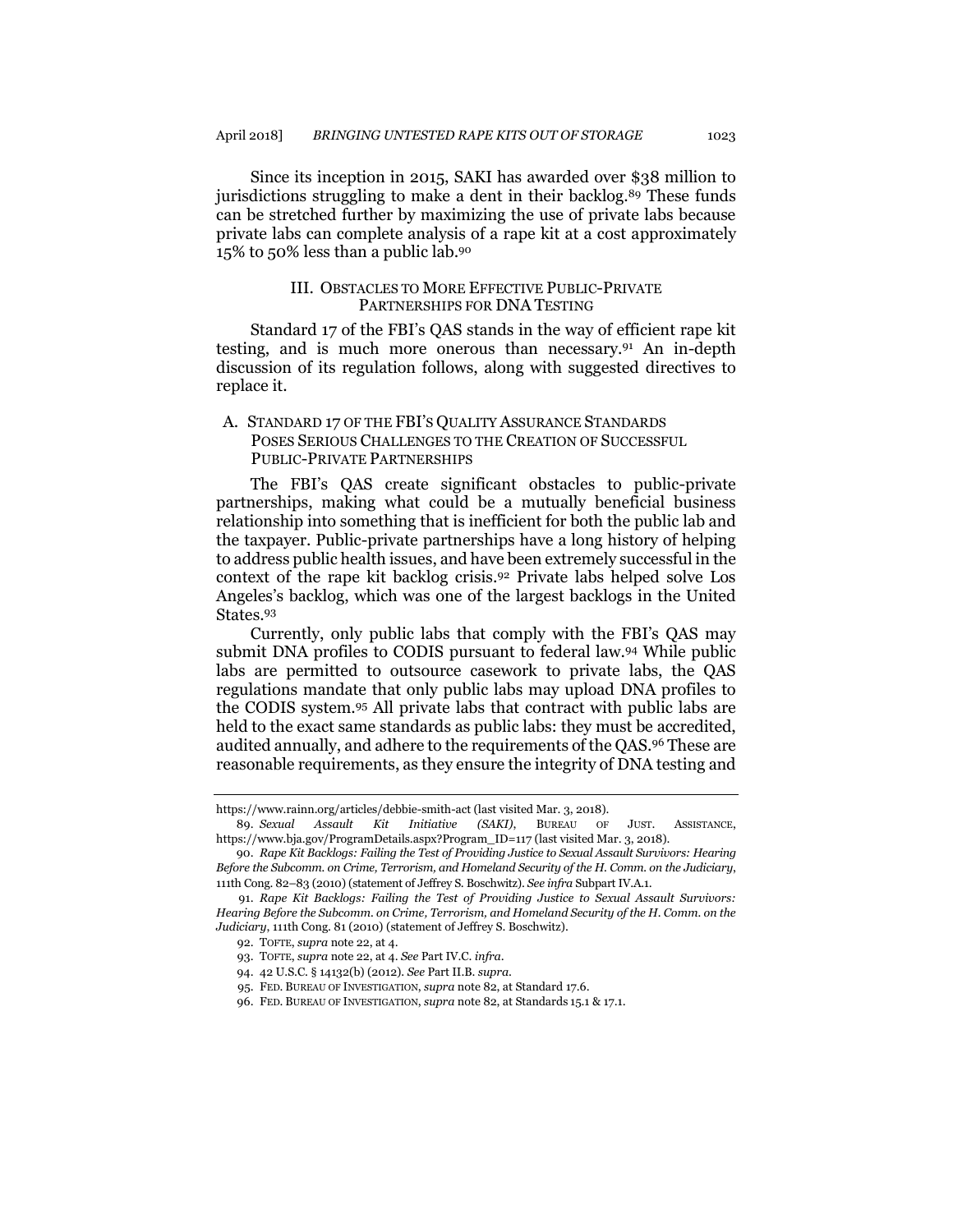the quality of DNA profiles uploaded to the CODIS system; however, beyond these requirements, Standard 17 of the QAS places additional burdens on public labs that utilize private labs. Standard 17 requires that the public lab conduct both an initial site visit, and an annual site visit each subsequent year if the contract extends beyond one year, at each private lab with which it contacts in order to ensure the attainment of basic QAS standards. 97

Standard 17 also requires that both public labs and private labs perform two technical reviews of the data.<sup>98</sup> A significant difference between public and private labs under the QAS is that when the public lab has completed the second review, the data is uploaded into CODIS; meanwhile, when the private lab has completed the second review, the data is then sent to the public lab which is required to complete a *third* review of *each* case before the results can be uploaded into CODIS.<sup>99</sup> This time-intensive technical review by the public lab is *in addition* to the two reviews private labs are required to conduct per the QAS.<sup>100</sup>

The manual rechecking of 100% of the private lab's forensic DNA work before the results are uploaded to CODIS is an unnecessary and cumbersome technical review requirement that hampers law enforcement's ability to take dangerous people off the street.<sup>101</sup> In a hearing on the rape kit backlog before the Subcommittee on Crime, Terrorism, and Homeland Security of the House of Representatives' Committee on the Judiciary in 2010, Dr. Jeffrey S. Boschwitz<sup>102</sup> testified that "[t]he direct impact of this rule is an additional 90 minutes to 4 hours of public lab labor per case, which can add as much as 25% to the cost of testing; more, if overtime is used, which is often the case."<sup>103</sup> With all the extra time and energy that public labs expend to monitor the private labs with which they work, the efficiency gained by outsourcing this work is nearly nullified.

Dr. Boschwitz went on to testify that "[t]o date, we are not aware of any study performed by an independent body of a representative sample of public and private lab case files to determine if there is a significant difference in error rates between the two lab types."<sup>104</sup> Presumably, a difference in error rates would indicate a need for this labor-intensive

<sup>97.</sup> FED. BUREAU OF INVESTIGATION, *supra* not[e 82,](#page-13-0) at Standard 17.7.

<sup>98.</sup> FED. BUREAU OF INVESTIGATION, *supra* not[e 82,](#page-13-0) at StandardS 12.2, 12.3, & 17.1.

<sup>99.</sup> FED. BUREAU OF INVESTIGATION, *supra* not[e 82,](#page-13-0) at Standards 17.5 & 17.6.

<sup>100.</sup> FED. BUREAU OF INVESTIGATION, *supra* not[e 82,](#page-13-0) at Standards 12.2, 12.3, & 17.1.

<sup>101.</sup> *See* FED. BUREAU OF INVESTIGATION, *supra* not[e 82,](#page-13-0) at Standards 17.4, 17.5, & 17.6.

<sup>102.</sup> Dr. Boschwitz is a Vice President at Orchid Cellmark, Inc., "one of the largest worldwide providers of human DNA testing." *Rape Kit Backlogs: Failing the Test of Providing Justice to Sexual Assault Survivors: Hearing Before the Subcomm. on Crime, Terrorism, and Homeland Security of the H. Comm. on the Judiciary*, 111th Cong. 81 (2010) (statement of Jeffrey S. Boschwitz).

<sup>103.</sup> *Id.* at 77.

<sup>104.</sup> *Id.* at 81.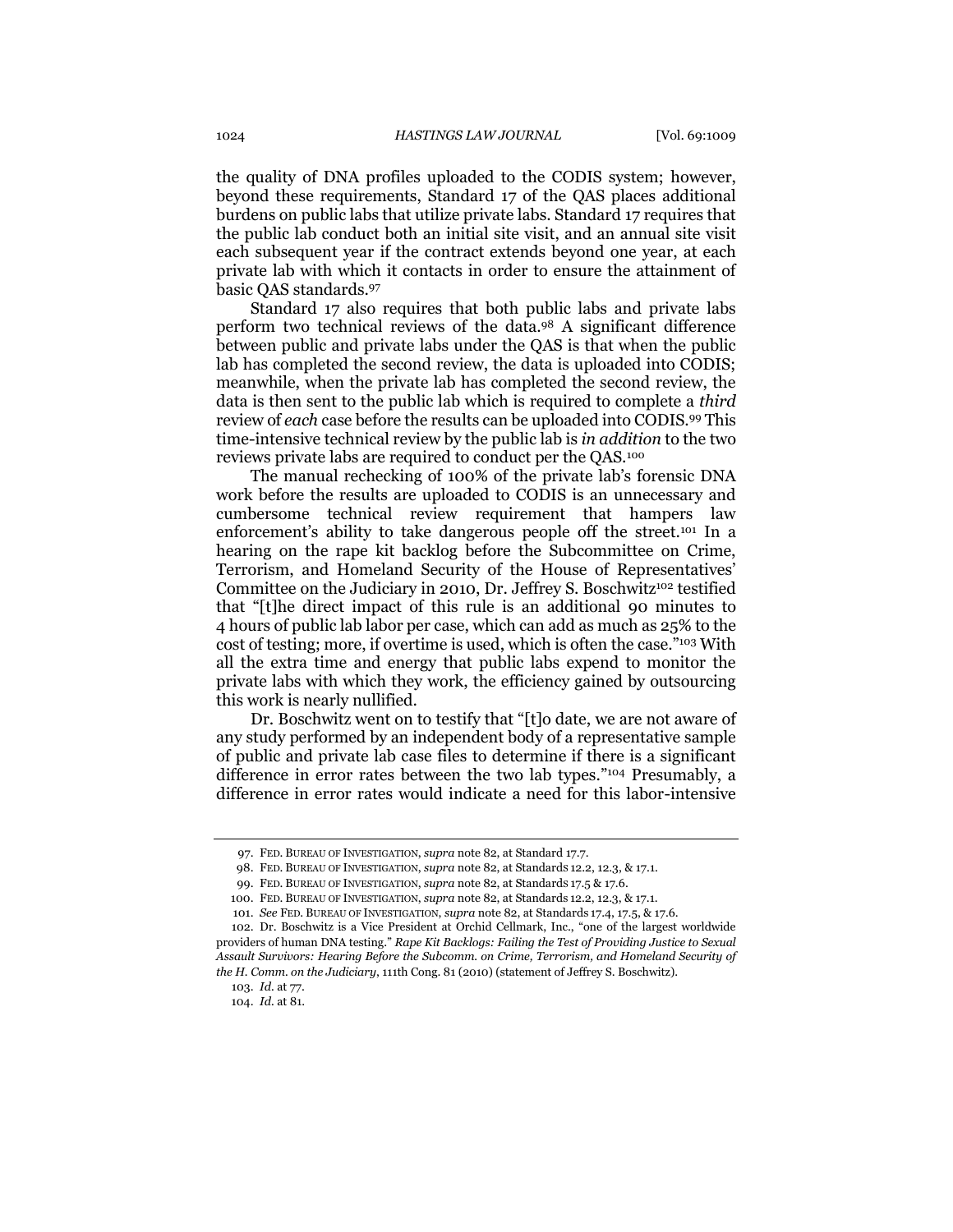review requirement. Additionally, Dr. Boschwitz testified that the Cellmark company "reviewed the last several thousand case files checked by a public lab and found just four reports that had any technical changes made to it, none of which were significant enough to change the result interpretation."<sup>105</sup> Assuming Cellmark's miniscule amount of errors reflect the accuracy of most private labs, the Standard 17 regulations are superfluous at best, and an enormous waste of precious lab resources at worst.

The stringent Standard 17 regulations requiring 100% technical review and annual site visits have significant ramifications for addressing the rape kit backlog, given that they impose dramatic time commitments on an already overburdened public crime lab system. Public labs already perform at full capacity, leaving these extra duties to be performed using overtime, which drives up the cost that taxpayers ultimately shoulder.<sup>106</sup> Dr. Boschwitz described the effect of the additional time commitments on public lab analysts, saying that "it can take weeks to months for the reviews to be completed and the data to be uploaded into CODIS."<sup>107</sup> These are weeks and months during which an unapprehended criminal is free to re-victimize the original victim or new victims. This is a heinous and real consequence of the FBI's QAS.

## B. POTENTIAL CHANGES TO STANDARD 17 THAT WOULD LESSEN THE OBSTACLES TO ESTABLISHING PUBLIC-PRIVATE PARTNERSHIPS

Standard 17 should be amended to reduce duplication of effort and to make it more affordable to process large numbers of backlogged kits without sacrificing accuracy. The following two requirements should be struck from the regulations: (1) the requirement that public labs perform 100% technical review of private lab work (QAS Standard 17.6); and (2) the requirement that the public lab must perform an annual site visit and audit of each hired private lab (QAS Standard 17.7).

A range of options exist to replace the 100% manual review requirement of the FBI's QAS that would still preserve the integrity of CODIS. One of these would be to require the technical review by a public lab only *after* a "cold hit" in CODIS, meaning that CODIS recognizes a match between an offender and forensic profile.<sup>108</sup> This would prevent the waste of resources when no such cold hit occurs. Reserving a third review by the public lab only until after a CODIS hit occurs would greatly diminish the number of reviews required, and would still maintain the integrity of the CODIS system. The private lab would still be held to

<sup>105.</sup> *Id.* 106. *Id.*

<sup>107.</sup> *Id.*

<sup>108.</sup> MARIA V. SHOESTER, FORENSICS IN LAW ENFORCEMENT 225 (2006).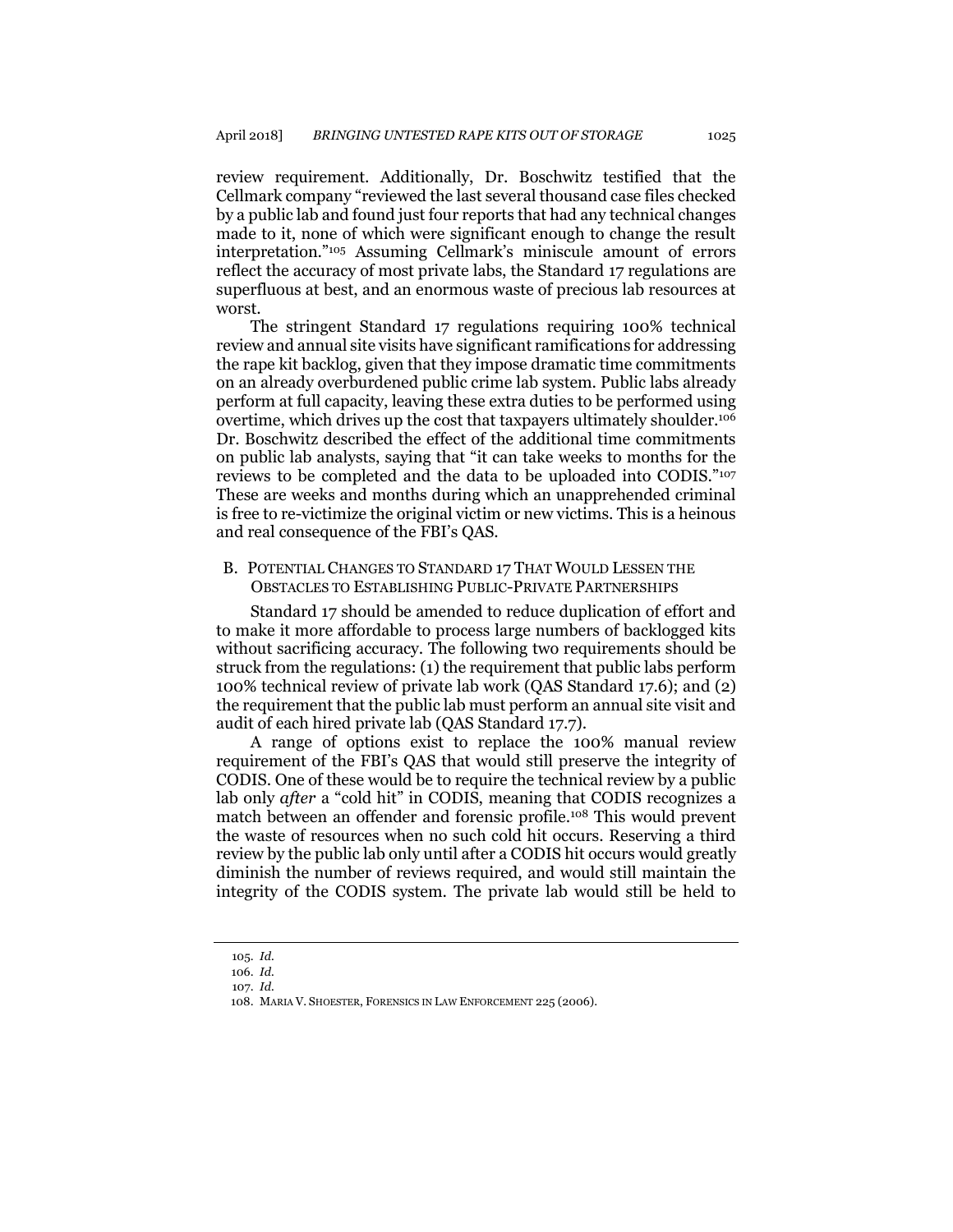extremely stringent standards, with the rape kit DNA evidence already subject to two thorough rounds of review.

Second, implementing expert systems that automate the technical review process would eliminate the need for human labor in this final review part of the process.<sup>109</sup> This would allow forensic scientists to focus on other components of the review procedure, accelerating the process.

A third proposal would be to implement random testing trials at a lower percentage than 100%. For example, public labs could randomly select 25% of kits submitted by a private lab to audit the quality of completed kits. A regressive scale could be implemented, such that the labs with accurate output could be audited at lower rates. For instance, a private lab with 99% accuracy could be required to have a public lab review only 10% of its output; meanwhile a lab with 95% accuracy would be subject to 50% technical review.

Ultimately, the QAS should hold private labs accountable for meeting quality standards, not the public labs that wish to contract with them. Appropriate penalties should be put in place if private labs fail to meet the FBI's quality standards. This would incentivize private lab compliance with the FBI's standards, rather than the current system of holding the public lab accountable for the private lab's work. It is a public lab's prerogative to hire a private lab, and they should not be responsible for the work that is completed by a private company.

None of these proposals would require additional funding, and in fact would make better use of the current resources in place. Regardless of the route chosen, it is clear that action must be taken to revise the currently onerous QAS. They are a large impediment to public-private partnerships, which are the key to clearing the rape kit backlog. Redundant review and auditing procedures are wasting time that is crucial to prosecuting assailants, especially in the many states that have statutes of limitations on rape cases. There are many options to replace the current 100% manual review requirement. Therefore, the requirement can be safely replaced by one or several of these proposals in order to improve the current standards in place.

## IV. PROS AND CONS OF PUBLIC-PRIVATE PARTNERSHIPS IN THE DNA TESTING INDUSTRY

Utilizing private companies as part of a public-private partnership provides many benefits, including the ability to: stretch existing resources farther, meet demand through economies of scale, increase turnaround time, and most crucially, to prevent future rape kit backlogs

<sup>109.</sup> *Rape Kit Backlogs: Failing the Test of Providing Justice to Sexual Assault Survivors: Hearing Before the Subcomm. on Crime, Terrorism, and Homeland Security of the H. Comm. on the Judiciary*, 111th Cong. 26 (2010) (statement of the Honorable Adam H. Schiff, a Representative in Congress from the State of California).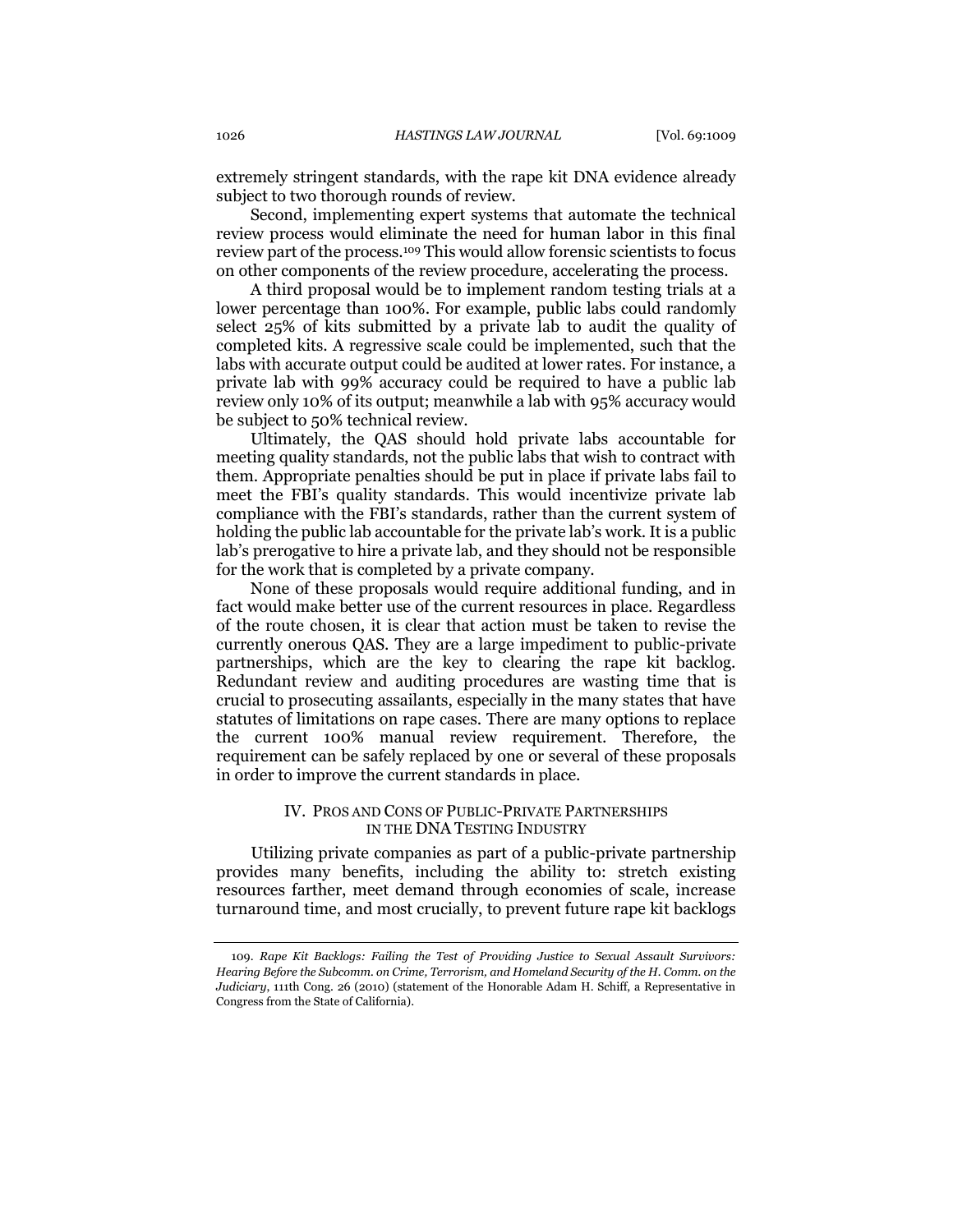<span id="page-18-1"></span>from occurring. Additionally, recent public lab scandals have shed light on some of the underlying biases and drawbacks of using government labs that report directly to law enforcement agencies.<sup>110</sup> This in turn helps to demonstrate the inherent benefits of utilizing unaffiliated and objective private labs. On the other hand, there are potential pitfalls of introducing private labs into the criminal justice system. These include a risk of compromised forensic DNA testing quality, added costs of private lab technicians' testimony at trial, and increased potential for chain of custody issues. Overall, the potential advantages of public-private partnerships far outweigh any minimal disadvantages.

#### A. BENEFITS OF PUBLIC-PRIVATE PARTNERSHIPS

## *1. Use of Private Labs Can Maximize Existing Resources, Without Additional Spending*

Public-private partnerships have a track record of minimizing the cost, increasing the turn-around time, and improving the quality of testing, all which could be achieved without an additional outlay of spending by the government in order to clear the rape kit backlog.<sup>111</sup> Private labs are subject to the same accreditation standards as public labs, analyze tens of thousands of DNA evidence year after year, and can perform all of this work at a lower cost and a higher quality than the public sector.<sup>112</sup>

Generally, private industry is a less expensive option than publicly provided services, and the same holds true in forensic testing analysis.<sup>113</sup> The cost of testing individual rape kits varies according to the particular jurisdiction, however the national average reportedly costs upward of \$1000 per kit.<sup>114</sup> Private labs foster price competition, which in turn produces cost savings to taxpayers when used in the context of public labs that outsource DNA testing work to private labs.<sup>115</sup> These cost savings will only continue to increase as more and more jurisdictions enter into

<span id="page-18-0"></span><sup>110.</sup> Radley Balko, *Private Crime Labs Could Prevent Errors, Analyst Bias: Report*, HUFFINGTON POST (June 14, 2011, 5:49 PM), http://www.huffingtonpost.com/2011/06/14/ the-case-for-private-crime-labs\_n\_876963.html.

<sup>111.</sup> Dr. Jeff Boschwitz, *Delivering Justice for Sexual Assault Victims*, INSIDE ALEC 22 (2011), https://www.alec.org/app/uploads/2011/02/InsideALEC\_Feb2011\_FINAL.pdf.

<sup>112.</sup> *Id.* at 23.

<sup>113.</sup> *Rape Kit Backlogs: Failing the Test of Providing Justice to Sexual Assault Survivors: Hearing Before the Subcomm. on Crime, Terrorism, and Homeland Security of the H. Comm. on the Judiciary*, 111th Cong. 82 (2010) (statement of Jeffrey S. Boschwitz, Ph.D.).

<sup>114.</sup> Nora Caplan-Bricker, *Rape Victims Are Still Being Charged for Rape Kits*, SLATE (Dec. 22, 2015, 12:36 PM), http://www.slate.com/articles/double\_x/doublex/2015/12/rape\_victims\_are\_still \_being \_charged\_for\_rape\_kits.html.

<sup>115.</sup> ROGER KOPPL, REASON FOUND., CSI FOR REAL: HOW TO IMPROVE FORENSICS SCIENCE 27 (2007), http://reason.org/files/d834fab5860d5cf4b3949fecf86d3328.pdf.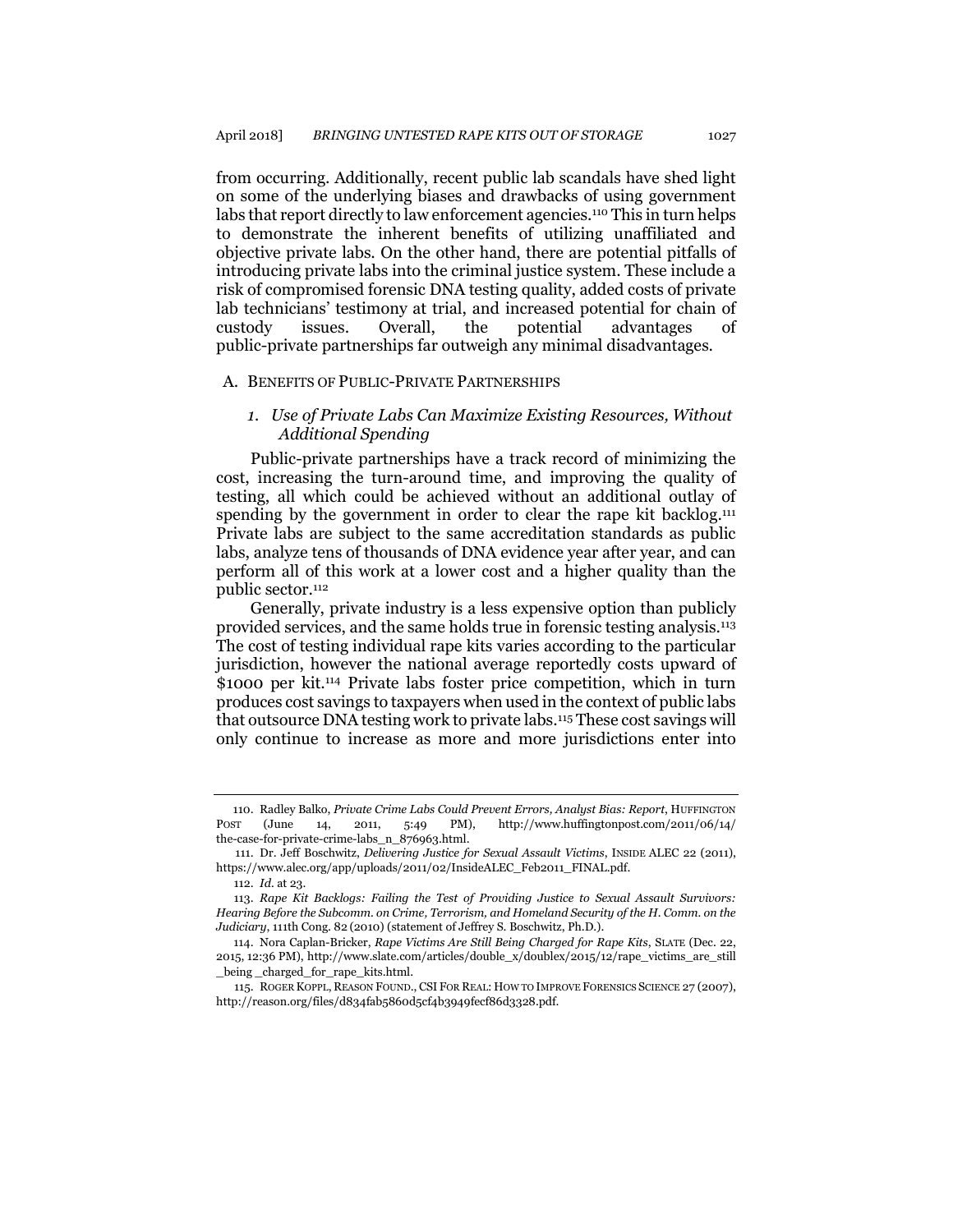contracts with competing private labs.<sup>116</sup> This is due to the fact that the fees for each lab would be renegotiated annually, so price competition within the firms would compel higher cost savings.<sup>117</sup> Currently, because private labs must compete for contracts based on cost and quality, they can be as much as 25% to 50% more cost-effective than public labs.<sup>118</sup> As an example, in an effort to clear Manhattan's backlog, the Manhattan District Attorney's Office established agreements with two private forensics labs at a cost of \$675 per kit, much lower than the abovementioned national average of \$1000 per kit.<sup>119</sup>

<span id="page-19-0"></span>In addition, the average turnaround times between public and private labs are markedly different. A fifty-state survey in 2010 asked public crime labs how long it took them to analyze rape kits and other sexual assault evidence.<sup>120</sup> The results of the survey found that it took an average of  $152$  days, or roughly 5 months, to analyze a rape kit.<sup>121</sup> Meanwhile, the industry standard turnaround time among private labs is between thirty and ninety days.<sup>122</sup> Comparing the public lab's average of five months to a private lab's average of one-to-three months means that a rape kit could be analyzed in about two-to-four months less than the time it would take using a public lab. This time savings equals up to four months less that a rapist could be free to commit crimes, preventing countless victims from the atrocities experienced by the original victim who produced the rape kit. These turnaround times make clear that contracting with private accredited labs ensures that analyses are finished expeditiously.

Further, quality improvements are likely to result based on the competition between private labs. This trend of increased quality within private labs is encouraged by three factors: the development of new technologies, incentives to maintain a reputation within the market, and customer demand.<sup>123</sup> First, private labs are more likely than public labs to invest in effective employee monitoring and the development of new

<sup>116.</sup> *Id.*

<sup>117.</sup> *Id.*

<sup>118.</sup> *Rape Kit Backlogs: Failing the Test of Providing Justice to Sexual Assault Survivors: Hearing Before the Subcomm. on Crime, Terrorism, and Homeland Security of the H. Comm. on the Judiciary*, 111th Cong. 78 (2010) (statement of Jeffrey S. Boschwitz).

<sup>119.</sup> Liz Fields, *The Government is Going to Spend \$80 Million to Solve America's Rape Kit Crisis*, VICE NEWS (Dec. 30, 2015, 5:57 PM), https://news.vice.com/article/the-government-is-going-tospend-80-million-to-solve-americas-rape-kit-crisis.

<sup>120.</sup> JEANNE HAYES,CONNECTICUT GENERAL ASSEMBLY, FORENSIC TESTING TURNAROUND TIMES IN 50 STATES (2010), https://www.cga.ct.gov/2010/rpt/2010-R-0086.htm.

<sup>121.</sup> SUSAN PRICE, CONNECTICUT GENERAL ASSEMBLY, RAPE KITS, TESTING BACKLOGS, AND MODEL STATUTES (2011), https://www.cga.ct.gov/2011/rpt/2011-R-0260.htm.

<sup>122.</sup> Jeff Boschwitz, Ph.D., *Eliminating the DNA Testing Backlog Through Cost-Effective Public-Private Partnerships*, Orchid Cellmark, slide 10 (2001), http://slideplayer.com/slide/ 4107022/.

<sup>123.</sup> KOPPL, *supra* not[e 115,](#page-18-0) at 27.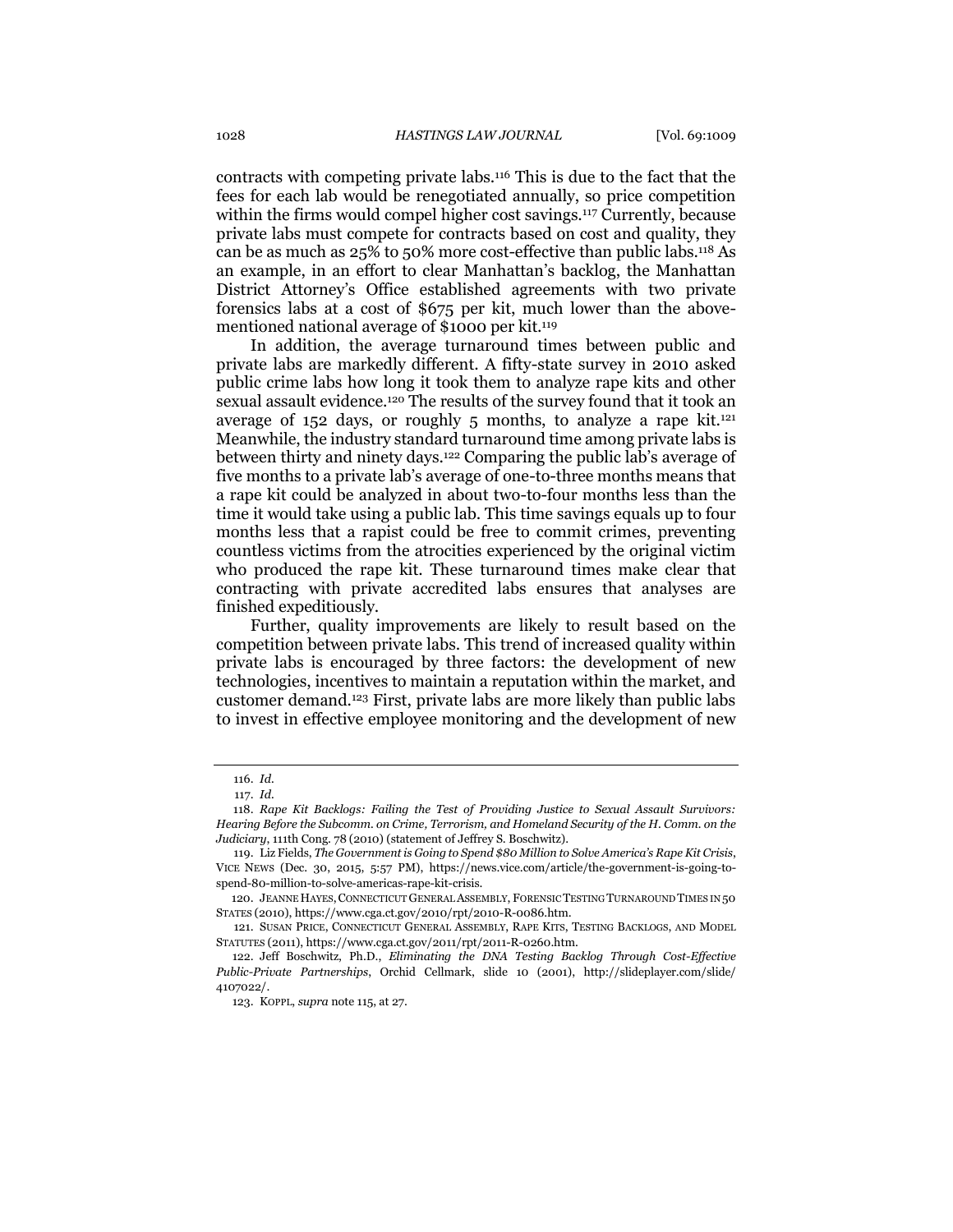technologies to lower costs and enhance quality in order to increase their profit margin.<sup>124</sup> Second, private labs have a reputation in the market to maintain, and would suffer the risk of losing customers if perceived quality mishaps arose.<sup>125</sup> Third, demand for a high-quality product in a competitive market would necessitate a supply of a high-quality product, or again risk losing customers.<sup>126</sup> All of these factors indicate that private labs face competition to produce high-quality work, and are self-regulated by a competitive market. Private companies are thus better positioned to decrease cost and improve quality in order to maintain a competitive edge.

## *2. Private Labs Have the Ability to Meet Demand Through Economies of Scale*

Large private labs have a key structural advantage compared to public labs: economies of scale—the ability to produce a product more cheaply with increased output of that product.<sup>127</sup> This enables private labs to more rapidly expand capacity when demand rises. Private labs are able to partition the testing process into separate components (akin to an assembly line process structure) so that technicians may be used in areas of the testing process that match their skill level.<sup>128</sup> For example, less experienced technicians can be placed in areas of the process where expertise is not required to achieve high quality, such as in accessioning or inventory.<sup>129</sup> By stratifying the labor force in the forensic analysis process, results can be outputted at a faster rate.

## *3. Public-Private Partnerships Allow for Capacity Flexibility That Can Prevent Rape Kit Backlogs from Occurring in the Future*

The facilitation of cost-effective public-private partnerships will also help to ensure that something like the current backlog crisis never happens again. In a working public-private partnership, capacity constraints are removed because of the flexibility afforded by the relationship.<sup>130</sup> A public lab which partners with a private lab can choose to send work to the private lab, or to keep the work for itself if it is not currently operating at full capacity.<sup>131</sup> The public lab can handle all high-

<sup>124.</sup> KOPPL, *supra* not[e 115,](#page-18-0) at 27.

<sup>125.</sup> KOPPL, *supra* not[e 115,](#page-18-0) at 27.

<sup>126.</sup> KOPPL, *supra* not[e 115,](#page-18-0) at 27.

<sup>127.</sup> William P. McAndrew, *Is Privatization Inevitable for Forensic Science Laboratories?*, 3 FORENSIC SCI. POL'Y & MGMT.:INT'L J. 42, 44–45 (2012).

<sup>128.</sup> *Rape Kit Backlogs: Failing the Test of Providing Justice to Sexual Assault Survivors: Hearing Before the Subcomm. on Crime, Terrorism, and Homeland Security of the H. Comm. on the Judiciary*, 111th Cong. 84 (2010) (statement of Jeffrey S. Boschwitz).

<sup>129.</sup> *Id.*

<sup>130.</sup> *Id*.

<sup>131.</sup> *Id.*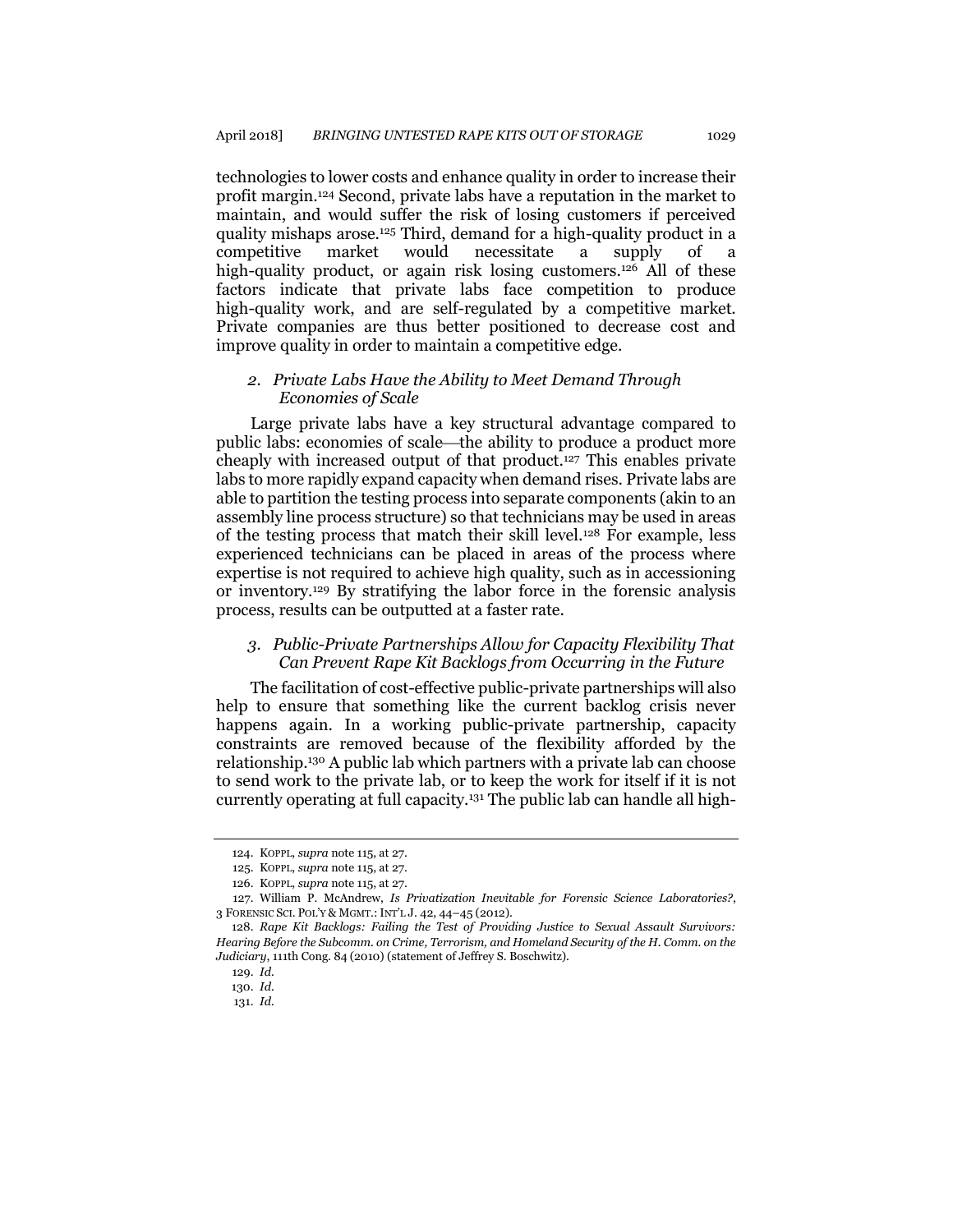profile cases and other cases that ideally should be handled by a local forensic testing facility, and outsource all other cases that exceed its capacity to private labs.<sup>132</sup> During times when there are lulls in rates of high-profile crime, the public lab can take back some of the work to fill its capacity.<sup>133</sup> In the converse situation, when there are unexpected surges in crime or other issues that cause productivity in the public lab to decline, private labs can be used to rapidly expand capacity on a temporary basis to deal with this fluctuation in demand.<sup>134</sup> This would avoid the need to invest in costly additional infrastructure.<sup>135</sup>

## *4. Recent Government Lab Scandals and the Pitfalls That Can Be Avoided Through Private Labs*

Public labs are far from perfect, and private labs provide many inherent advantages to public labs that report directly to law enforcement agencies. A number of scandals have plagued state crime labs across the country, with investigations revealing sloppy analysis and error rates as high as 10%. <sup>136</sup> As such, public labs are by no means the gold standard to which private labs should be compared. As an illustration, a 2002 state audit of a public crime lab in Houston revealed that lab analysts there misinterpreted data, received poor training, and produced improper official records.<sup>137</sup> Soon after the wake of these revelations, the DNA unit was shut down.<sup>138</sup> Unfortunately, the Houston Crime Lab is but one of many public labs shown to have corrupted procedures and compromised work product.<sup>139</sup>

Private labs could prove to be preferable to public labs by preventing errors and avoiding analyst bias. A 2009 National Academy of Sciences report revealed that more than half the crime labs in the United States report directly to law enforcement agencies.<sup>140</sup> The report indicated that in some cases, this arrangement could lead to overt pressure from police

<sup>132.</sup> *Id.*

<sup>133.</sup> *Id.*

<sup>134.</sup> *Id.*

<sup>135</sup>*. Id.*

<sup>136.</sup> Balko, *supra* note [110](#page-18-1). One of Detroit's former crime labs was abandoned for generating an error rate as high as 10%. Detroit does not stand alone, as many other jurisdictions have suffered public crime lab scandals, including: North Carolina, California, Virginia, Illinois, Maryland, West Virginia and Mississippi; the city crime labs in Houston, Cleveland, Chicago, Omaha, Oklahoma City, Washington and San Francisco; the county lab in Nassau County, New York; and the FBI and Army crime labs. Balko, *supra* not[e 110.](#page-18-1)

<sup>137.</sup> Adam Liptak & Ralph Blumenthal, *New Doubt Cast on Testing in Houston Police Crime Lab*, N.Y. TIMES (Aug. 5, 2004), http://www.nytimes.com/2004/08/05/us/new-doubt-cast-on-testing-inhouston-police-crime-lab.html?\_r=0.

<sup>138.</sup> *Id.*

<sup>139.</sup> *See Crime Lab & Forensic Scandals*, NAT'L ASS'N OF CRIM. DEF. LAW. https://www.nacdl.org/criminaldefense.aspx?id=28286 (last visited Mar. 3, 2018).

<sup>140.</sup> Balko, *supra* not[e 110.](#page-18-1)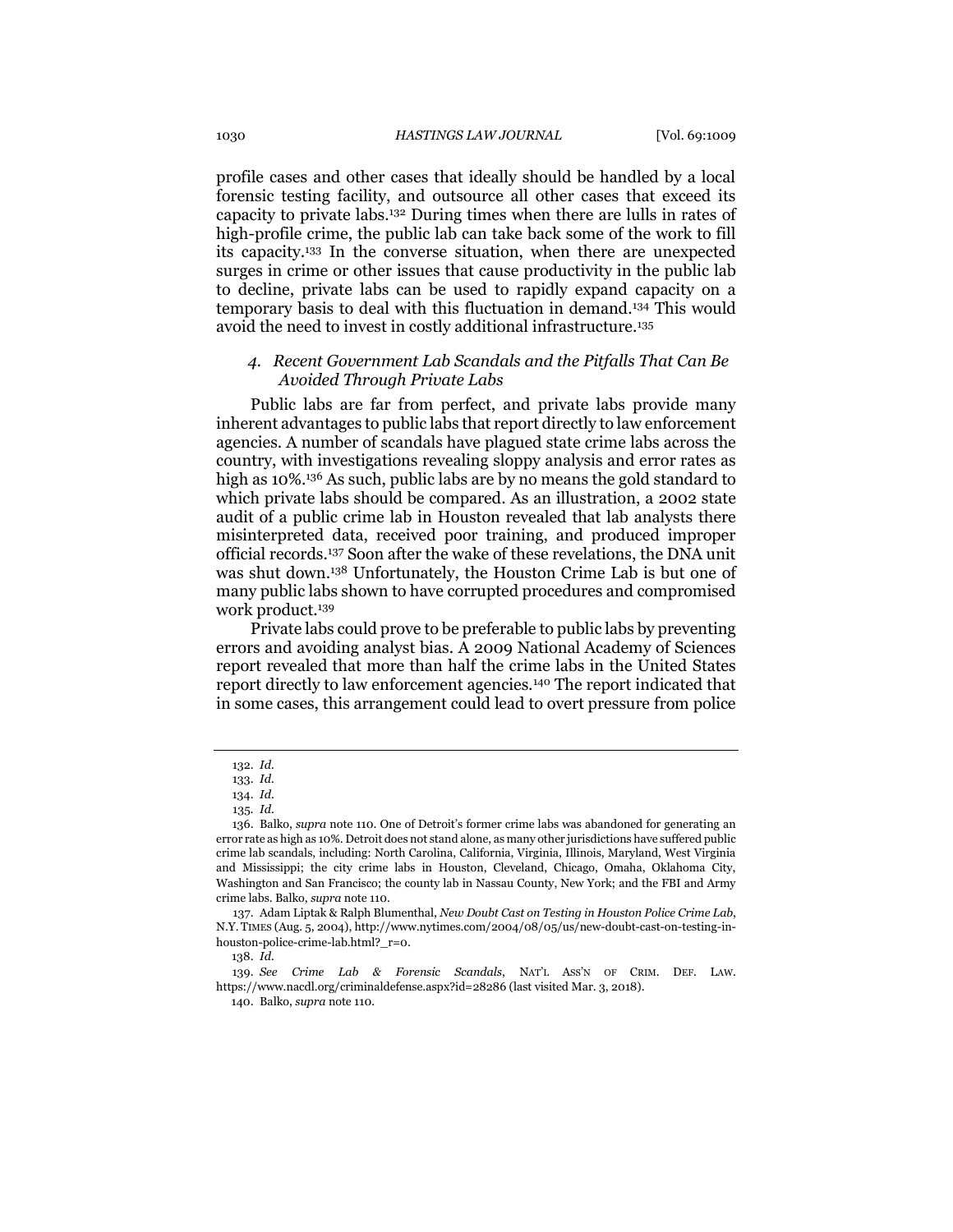officers and prosecutors for the crime lab to produce results favorable to prosecution, thus creating nefarious incentives to produce skewed results.<sup>141</sup> However, the report showed that more often than not this bias was implicit, rather than explicit.<sup>142</sup>

In most public crime labs, there is no safeguard against this bias, as the public lab is the only lab to test crime scene evidence.<sup>143</sup> An economist at Fairleigh Dickinson University, Roger Koppl, argued that the best way to address this problem would be to introduce more private labs into the process of testing evidence used by the criminal justice system.<sup>144</sup> Koppl suggested that the introduction of private labs would break up the public lab monopoly and remedy the problems that arise when government analysts work repeatedly with the same law enforcement agencies.<sup>145</sup> The use of private labs provides the advantage of avoiding the undue influence that police may hold over public labs, because private labs have no geographical constraints and could serve multiple jurisdictions, including some at long distances.<sup>146</sup> Koppl noted that after news of the aforementioned Houston Crime Lab scandal broke, the Houston Police Department began outsourcing all of its DNA testing to private labs.<sup>147</sup> Koppl asserts that the use of competitive private labs removes the danger of potentially biased results, thereby achieving a more reliable work product.<sup>148</sup>

Thus, private labs are preferable to public labs in the biases and errors that they avoid. Private labs are critical to producing timely and objective results in order to address the demands of the rape kit backlog adequately.

## B. CONCERNS ABOUT PUBLIC-PRIVATE PARTNERSHIPS IN THE CRIMINAL JUSTICE SYSTEM

Relevant concerns have been raised about calling on the FBI to revise its QAS standards in order to relax the requirements for outsourcing DNA testing to private labs. Ultimately none of these concerns, considered individually or as a group, pose sufficient justification to forgo the benefits that private labs offer.

<sup>141.</sup> Balko, *supra* not[e 110.](#page-18-1)

<sup>142.</sup> Balko, *supra* not[e 110.](#page-18-1)

<sup>143.</sup> Balko, *supra* not[e 110.](#page-18-1)

<sup>144.</sup> KOPPL, *supra* not[e 115,](#page-18-0) at 26–28.

<sup>145.</sup> KOPPL, *supra* not[e 115,](#page-18-0) at 26–28.

<sup>146.</sup> KOPPL, *supra* not[e 115,](#page-18-0) at 26–28.

<sup>147.</sup> KOPPL, *supra* not[e 115,](#page-18-0) at 5.

<sup>148.</sup> KOPPL, *supra* not[e 115,](#page-18-0) at 27.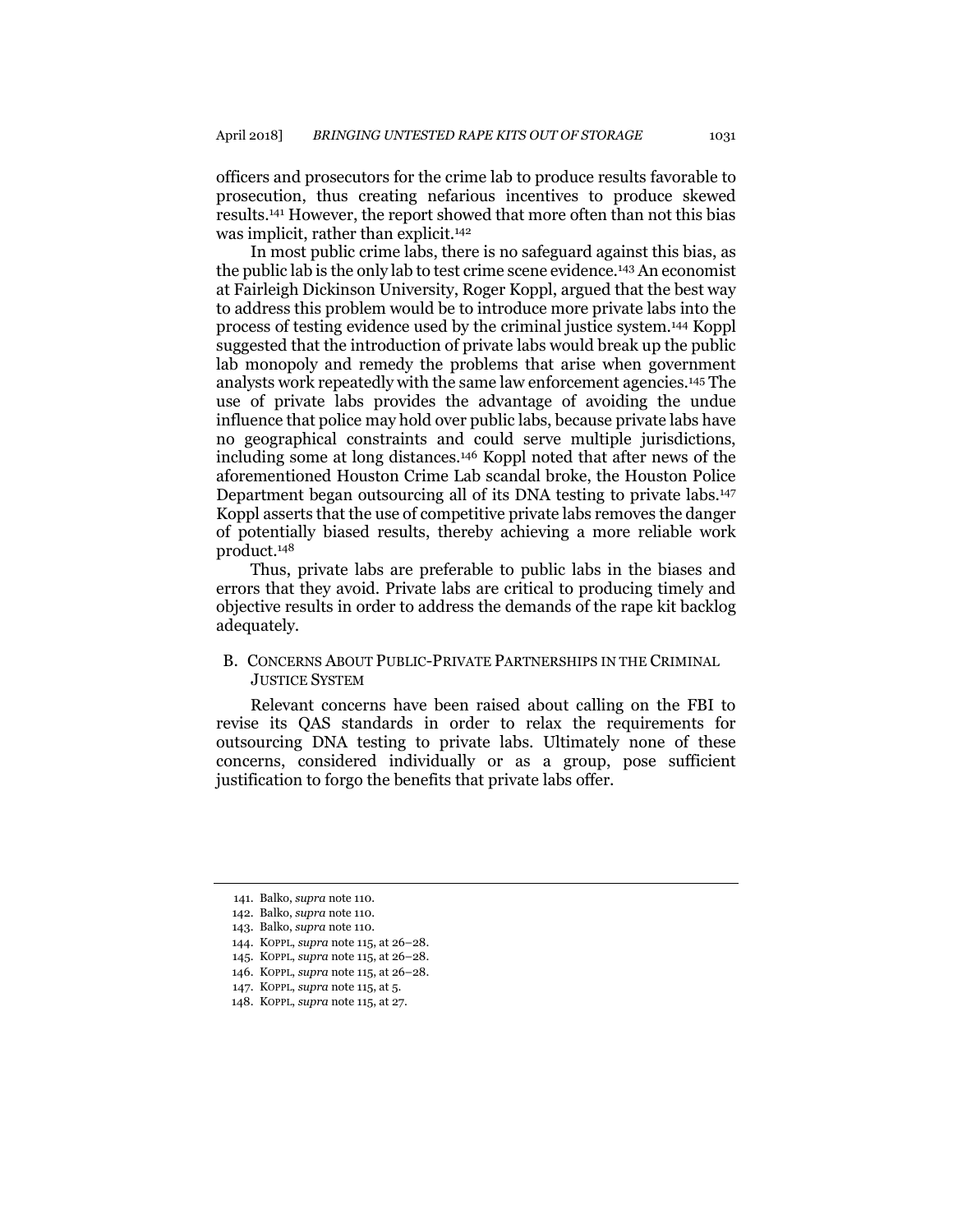## <span id="page-23-0"></span>*1. The Worry That Forensic DNA Testing Quality Will Be Compromised by Lowering the QAS*

One concern is that private labs might cut corners as a way to increase profit margins, thereby resulting in potentially flawed DNA profiles being uploaded to CODIS, which would in turn compromise the overall quality of the entire database.<sup>149</sup> While this is a valid concern, standard industry practices implemented by private labs seem to ameliorate this worry. Quality of DNA testing is measured primarily by the success rate of obtaining usable DNA profiles from crime scene evidence.<sup>150</sup> Large private labs measure success rates and continuously strive to improve these rates through research and development ("R&D") departments.<sup>151</sup> Meanwhile, public labs have no such R&D department and barely have the resources to work through their day-to-day caseload, let alone measure internal success rates and make continuous modifications to improve them.<sup>152</sup>

In addition, large private labs implement quality controls that often exceed minimum quality assurance standards in order to prevent errors.<sup>153</sup> Private labs also use sophisticated automated systems for which public labs rarely have the resources to acquire.<sup>154</sup> Some of these automated systems are used to prevent mistakenly generated profiles due to contaminated evidence from ever being entered into CODIS.<sup>155</sup> Since public labs do not have access to these advanced technological tools due to budget constraints, private labs are at an advantage when it comes to producing high quality DNA analysis.<sup>156</sup>

Thus, although the concern that eliminating Standard 17's 100% review requirement might sacrifice the quality of DNA reports is a valid one, the risk of a decline in quality seems remarkably low. Private labs already abide by quality control standards that exceed the minimum, and rely on advanced technology to continuously shrink their error margin. Large private labs' practice of measuring forensic DNA testing quality will continue to increase the quality of their work. Forensic DNA testing quality is of the utmost importance, and lowering the requirements set out in the QAS will not compromise the quality of the results.

<sup>149.</sup> NATHAN JAMES, CONG. RESEARCH SERV., DNA TESTING IN CRIMINAL JUSTICE: BACKGROUND, CURRENT LAW, AND GRANTS 36 (2012).

<sup>150.</sup> Boschwitz, *supra* not[e 122,](#page-19-0) at slide 13.

<sup>151.</sup> Boschwitz, *supra* not[e 122,](#page-19-0) at slide 13.

<sup>152.</sup> Boschwitz, *supra* not[e 122,](#page-19-0) at slide 13.

<sup>153.</sup> Boschwitz, *supra* not[e 122,](#page-19-0) at slide 13.

<sup>154.</sup> Boschwitz, *supra* not[e 122,](#page-19-0) at slide 13.

<sup>155.</sup> Boschwitz, *supra* not[e 122,](#page-19-0) at slide 13.

<sup>156.</sup> Boschwitz, *supra* not[e 122,](#page-19-0) at slide 13.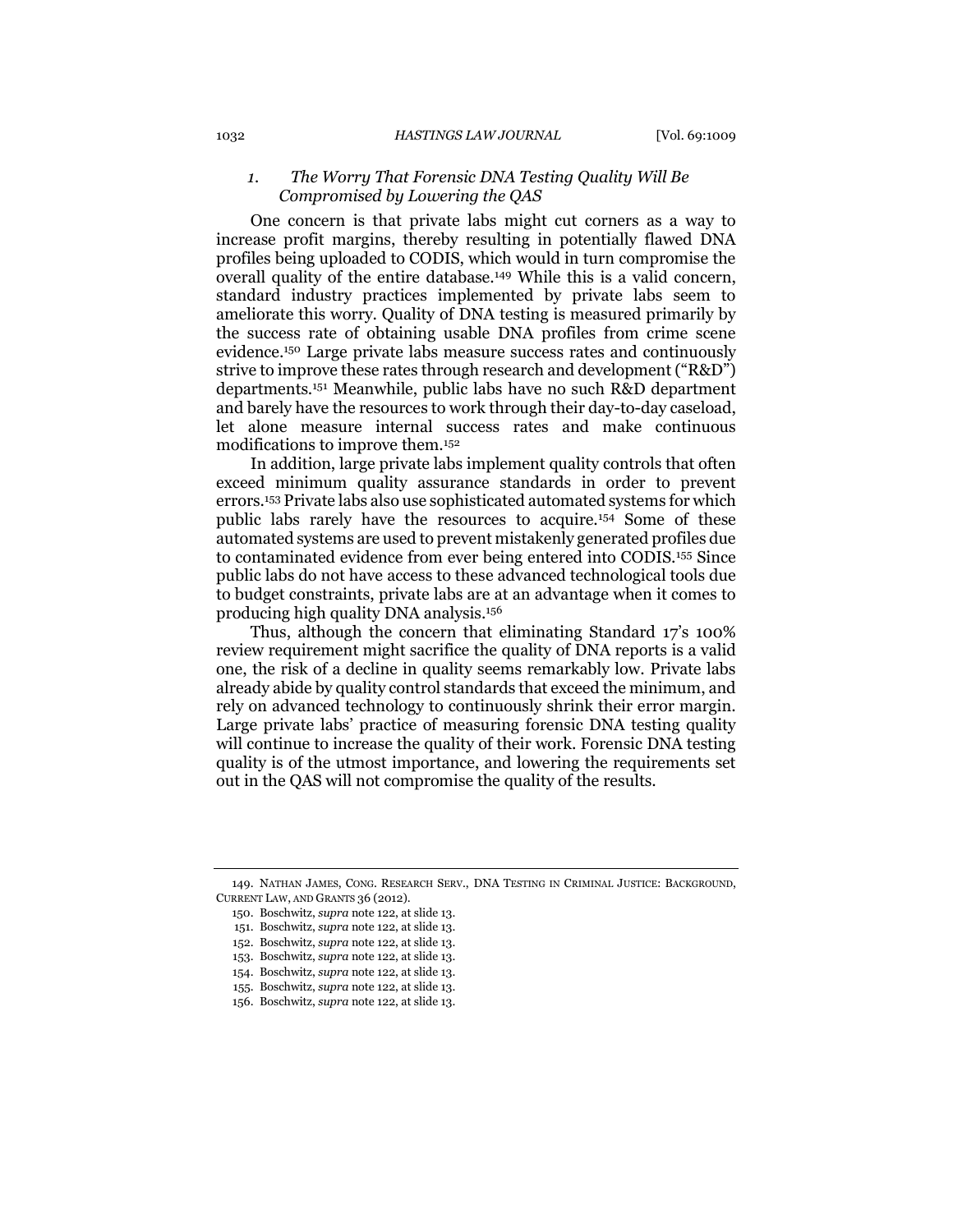#### *2. Added Testimony Costs of Private Labs*

Another concern with private labs is the added fee that is charged for providing testimony in court, in contrast with public labs which do not charge for providing testimony.<sup>157</sup> On average, at least one lab analyst testifies per trial in rape cases in which DNA evidence is presented.<sup>158</sup> This could be a potentially significant cost for local law enforcement agencies, especially after the Supreme Court's 2009 holding in *Melendez-Diaz v. Massachusetts*. <sup>159</sup> In *Melendez-Diaz*, the Court held that analyst reports are "testimonial" and therefore defendants have a Sixth Amendment right to cross-examine a lab scientist who conducts an analysis of forensic evidence used in the case against the defendant.<sup>160</sup> Furthermore, in *Bullcoming v. New Mexico*, the Court held that when the prosecution seeks to introduce forensic reports, the actual author of the report must take the stand, rather than a supervisor or other surrogate analyst.<sup>161</sup> *Bullcoming*, however, left open the question whether prosecutors can introduce an analyst's report through a testifying expert witness.<sup>162</sup>

In 2012, the Supreme Court answered this question in *Williams v. Illinois*, holding that prosecutors may introduce an analyst's report through an expert witness.<sup>163</sup> There, a state-employed lab scientist, who had no relationship to the contents of a DNA report produced by the private lab Cellmark, testified that there was a "match" between the defendant and a rape victim.<sup>164</sup> The Court held that the defendant's inability to question the creator of the DNA lab report did not violate his Sixth Amendment right to confront his accusers.<sup>165</sup> The Court reasoned that the report itself was not testimonial—it was the expert's testimony that was offered for the truth of the matter asserted in the lab report, and thus not hearsay.<sup>166</sup>

Therefore, prosecutors could choose to introduce public lab analysts to testify about the contents of a privately-prepared lab report. This would save the cost of paying the private lab technician who created the

<sup>157.</sup> *Rape Kit Backlogs: Failing the Test of Providing Justice to Sexual Assault Survivors: Hearing Before the Subcomm. on Crime, Terrorism, and Homeland Security of the H. Comm. on the Judiciary*, 111th Cong. 83 (2010) (statement of Jeffrey S. Boschwitz, Ph.D.).

<sup>158.</sup> RICHARD D. FRIEDMAN, POTENTIAL RESPONSES TO THE *MELENDEZ-DIAZ* LINE OF CASES 2–3, http://www-personal.umich.edu/~rdfrdman/md.potential.responses.pdf.

<sup>159.</sup> Melendez-Diaz v. Massachusetts, 557 U.S. 305 (2009).

<sup>160.</sup> *Id.* at 311 (*citing* Crawford v. Washington, 541 U.S. 36, 54 (2004)).

<sup>161.</sup> Bullcoming v. New Mexico, 564 U.S. 647, 652 (2011).

<sup>162.</sup> Jeffrey Fisher, *The Holdings and Implications of* Williams v. Illinois, SCOTUSBLOG (June 20, 2012, 2:20 PM), http://www.scotusblog.com/2012/06/the-holdings-and-implications-of-williams-villinois/.

<sup>163.</sup> Williams v. Illinois, 567 U.S. 50, 57–59, 132 S. Ct. 2221, 2228 (2012).

<sup>164.</sup> *Id.* at 60–61.

<sup>165.</sup> *Id.* at 75–80.

<sup>166.</sup> *Id.* at 75–80.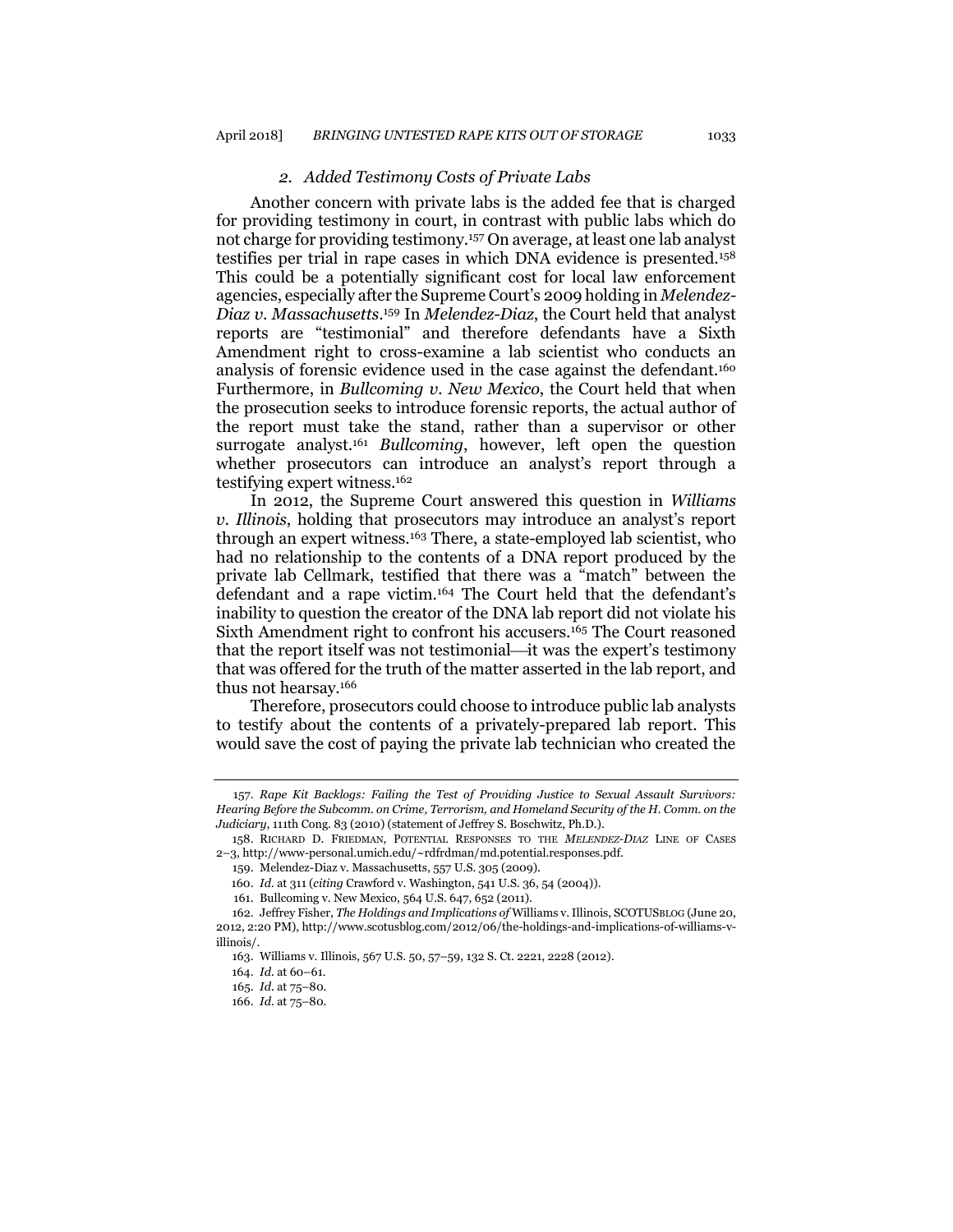report to testify in court. However, there are pitfalls to this strategy in that the lab report itself would not be admitted for the truth of the matter asserted. The evidence in the prosecution's case might be stronger if the report were admitted for its truth, rather than an expert witness' testimony about the contents of the report. In any case, the cost of private lab testimony is low enough that it likely will not factor into the decisionmaking process of prosecutors, who must choose whom to call to the stand in order to introduce a DNA lab report in view of the *Williams* decision.

The actual additional cost of calling a private lab analyst to the stand is quite minimal. As Dr. Boschwitz notes, lab technicians at Cellmark were requested to testify in only about 2.5% of the cases they analyzed, even after the *Melendez-Diaz* decision.<sup>167</sup> Though this percentage appears to be incredibly low, it is logical when taking into consideration the drastic attrition of rape cases as they proceed through the criminal justice system. It is a sad truth that very few rape cases—even when a rape kit is analyzed—ever go to trial. This is partly because once a sexual assault case is charged, an estimated 77% of cases will be resolved through plea bargains, resulting in only 23% of cases going to trial.<sup>168</sup>

A startling statistic shows that out of every 1000 rapes, 994 assailants will walk free.<sup>169</sup> Of those 1000 rapes, it is approximated that only 310 assaults are ever reported to police, 57 reports will lead to arrest, 11 cases will get referred to a prosecutor, and 7 cases will lead to a felony conviction.<sup>170</sup> If, for the sake of argument, each of the 310 reported rapes resulted in a rape kit, and the eleven cases referred to a prosecutor led to a criminal trial without the defendant accepting a plea bargain, then that means 3.5% of tested rape kits would make their way into a courtroom where a lab analyst would be called to testify. This number is not far off from Cellmark's estimation of 2.5% of its lab analysts being called to testify. This does not mean that going through the motions of testing the kit are futile though, because the powerful evidence contained within a kit can make the difference in influencing a defendant to plead guilty during the plea-bargaining stage.

All this goes to show that Cellmark's estimated cost of providing testimony are likely reflective of the industry as a whole, and can be used to estimate the additional cost of testimony by private labs. Testimony costs by private labs do not add significantly to total public-private partnership costs. To illustrate the estimated additional

<sup>167.</sup> Boschwitz, *supra* not[e 122,](#page-19-0) at slide 12.

<sup>168.</sup> Sommers & Baskin, *supra* not[e 24,](#page-6-1) at 328.

<sup>169.</sup> *The Criminal Justice System: Statistics*, RAPE, ABUSE & INCEST NAT'L NETWORK (RAINN), https://www.rainn.org/statistics/criminal-justice-system (last visited Mar. 3, 2018).

<sup>170.</sup> *Id.*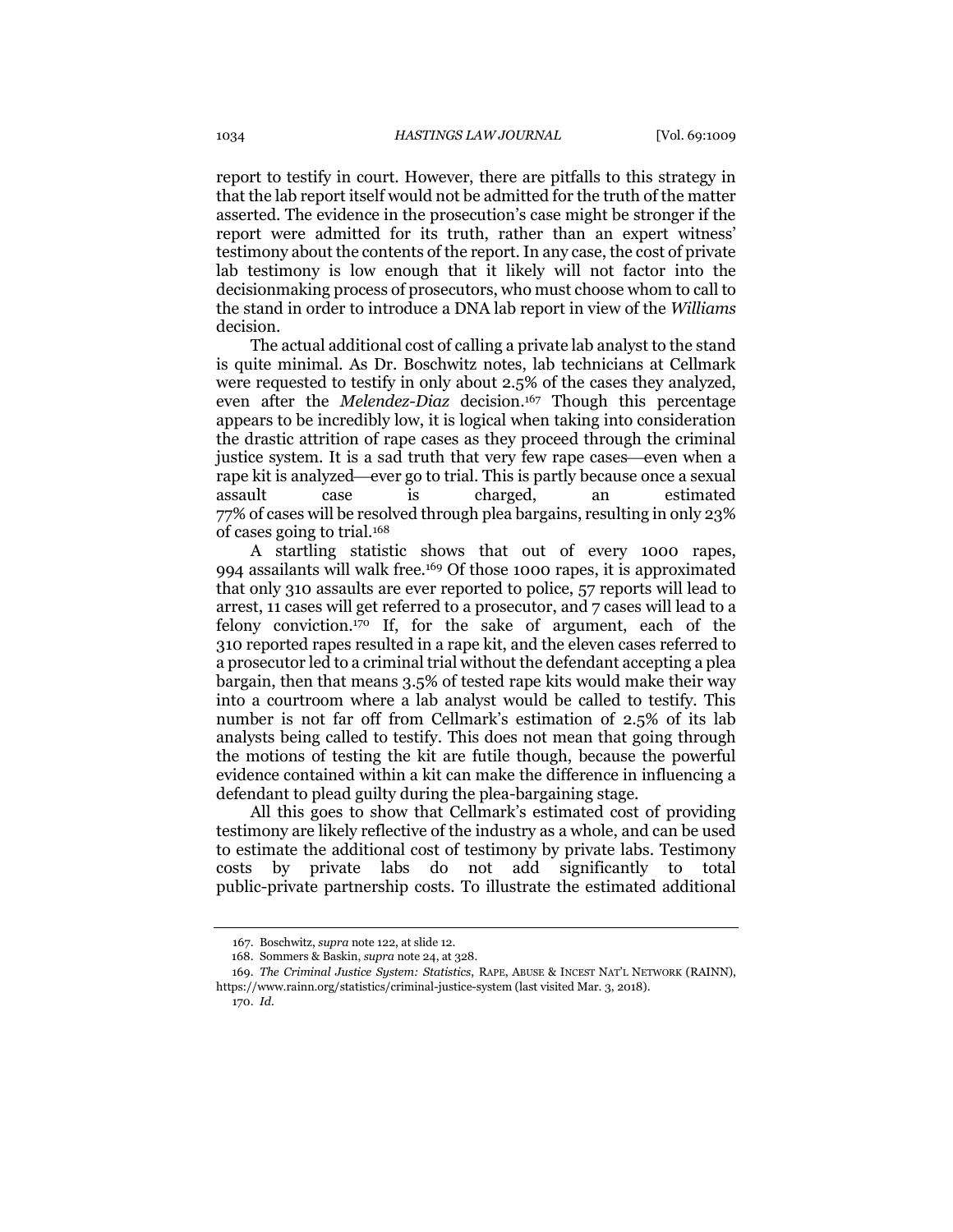cost of testimony by private labs, Cellmark's average contract fees and expenses to testify are typically around \$2000 per day, so calculating 2.5% of this figure results in a weighted average of only about \$50 per case for expert testimony.<sup>171</sup> Nonetheless, it is unknown whether Cellmark's experience of a low rate of requests for its lab analysts to testify reflects the request rates experienced by other private labs in the DNA testing industry.<sup>172</sup> Additionally, it is not known whether those trends might change in the future.<sup>173</sup>

#### <span id="page-26-0"></span>*3. Chain of Custody Issues*

Yet another concern about outsourcing DNA samples to private labs is that it could cause unnecessary administrative burden because it introduces an additional layer into the chain of custody. Chain of custody refers to the paperwork trail of individuals who have had physical possession of evidence.<sup>174</sup> The chain of custody requires that from the moment the evidence is collected, every transfer of evidence from person to person be documented in the record.<sup>175</sup> For that reason, it is best to keep the number of transfers as low as possible, because there is less chance of contaminating the evidence and a shorter chain of custody for court admissibility hearings.<sup>176</sup>

However, breach of chain of custody is rarely a problem, according to Dr. Boschwitz of Cellmark.<sup>177</sup> He stated that Cellmark's Dallas facility has not had a single issue with chain of custody in several years covering tens of thousands of cases and hundreds of customers.<sup>178</sup> Likewise, the process of maintaining chain of custody is relatively straightforward. It usually involves the tagging of the evidence with the names of persons who had contact with the evidence, the date and time the evidence was handled, the circumstances for the evidence being handled, and what changes, if any, were made to the evidence.<sup>179</sup>

Therefore, the detractions of private labs to the process of analyzing DNA evidence are all relatively minor. Private companies are incentivized to produce a high-quality result, which refutes the claim that private labs might cut corners due to being profit-driven. Testimony costs

<sup>171.</sup> Boschwitz, *supra* note [122,](#page-19-0) at slide 12.

<sup>172.</sup> JAMES, *supra* not[e 149,](#page-23-0) at 35.

<sup>173.</sup> JAMES, *supra* not[e 149,](#page-23-0) at 35.

<sup>174.</sup> *DNA Evidence: Basics of Identifying, Gathering and Transporting*, NAT'L INST. OF JUST. (Aug. 9. 2012), https://www.nij.gov/topics/forensics/evidence/dna/basics/pages/identifying-totransporting.aspx.

<sup>175.</sup> FED. R. EVID. 901 (Authenticating or Identifying Evidence).

<sup>176.</sup> *DNA Evidence: Basics of Identifying, Gathering and Transporting*, *supra* not[e 174.](#page-26-0)

<sup>177.</sup> Boschwitz, *supra* not[e 122,](#page-19-0) at slide 15.

<sup>178.</sup> Boschwitz, *supra* not[e 122,](#page-19-0) at slide 15.

<sup>179.</sup> Mike Byrd, *Proper Tagging and Labeling of Evidence for Later Identification*, CRIME SCENE INVESTIGATOR NETWORK, http://www.crime-scene-investigator.net/tagging.html (last visited Mar. 3, 2018).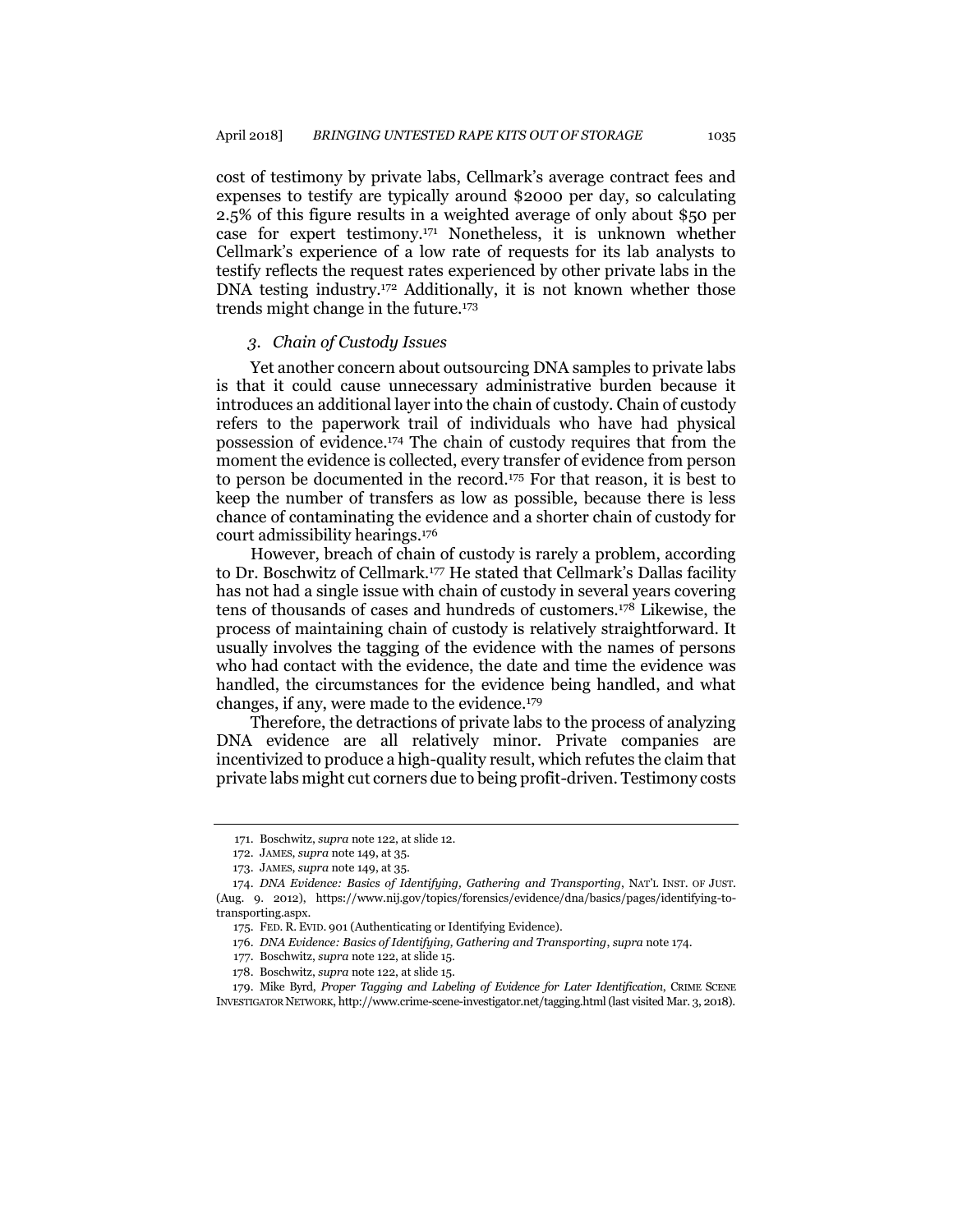by private lab analysts are negligible and do not add significant costs to the price of outsourcing to private labs. Lastly, chain of custody issues in the transfer of evidence from public to private labs is rarely experienced.

## C. A CASE STUDY: MAKING A DENT IN THE LOS ANGELES RAPE KIT BACKLOG THROUGH THE USE OF PRIVATE LABS

A powerful illustration of the positive effect of public-private partnerships took place in Los Angeles. In 2009, a calculation of the rape kits sitting in storage for more than 30 days indicated that the city and county had a backlog of at least 12,669 rape kits.<sup>180</sup> This is considered to be the largest known rape kit backlog in the history of the United States.<sup>181</sup> Over 300 kits were found to be older than 10 years and, therefore, beyond the statute of limitations for a rape case.<sup>182</sup> In 2008, Los Angeles Police Department Detective Marta Miyakawa observed that "[i]f people in Los Angeles hear about this rape kit backlog, and it makes them not want to work with the police in reporting their rape, then this backlog of ours would be tragic."<sup>183</sup>

To make immediate progress in processing the rape kits, the city and county outsourced work to private labs that had the capacity to process these kits.<sup>184</sup> Thousands of kits later, in April 2011, Human Rights Watch reported that Los Angeles had eliminated its backlog.<sup>185</sup> Over 300 arrests were made as a result of the tested kits.<sup>186</sup> It is estimated that had the city and county relied solely on its public labs, accomplishing this feat would have taken years longer, if it was possible at all.<sup>187</sup>

#### V. PROPOSED GUIDELINES FOR SUCCESSFUL PUBLIC-PRIVATE PARTNERSHIPS IN THE DNA TESTING INDUSTRY

The following are proposed guidelines to ensure efficient, cost-effective, and successful long-term public-private partnerships in the DNA testing industry. First, formal agreements memorializing relationships between public labs and private labs should be encouraged in order to establish stable working environments. Agreed upon testing

<sup>180.</sup> TOFTE, *supra* not[e 22,](#page-6-0) at 4.

<sup>181.</sup> TOFTE, *supra* not[e 22,](#page-6-0) at 4.

<sup>182.</sup> TOFTE, *supra* not[e 22,](#page-6-0) at 10.

<sup>183.</sup> TOFTE, *supra* not[e 22,](#page-6-0) at 2.

<sup>184.</sup> Joel Rubin, *LAPD Closes Backlog of Untested Rape Kits*, L.A. TIMES (Apr. 28, 2011), http://articles.latimes.com/2011/apr/28/local/la-me-lapd-dna-20110427.

<sup>185.</sup> *The City of Los Angeles Eliminates Historical Rape Kit Backlog*, HUMAN RIGHTS WATCH (Apr. 29, 2011, 4:49 PM), https://www.hrw.org/news/2011/04/29/city-los-angeles-eliminates-historicalrape-kit-backlog.

<sup>186.</sup> *Update on the Rape Kit Backlog in Los Angeles*, END THE BACKLOG, http://www.endthebacklog.org/blog/update-rape-kit-backlog-los-angeles (last visited Mar. 3, 2018).

<sup>187.</sup> *Rape Kit Backlogs: Failing the Test of Providing Justice to Sexual Assault Survivors: Hearing Before the Subcomm. on Crime, Terrorism, and Homeland Security of the H. Comm. on the Judiciary*, 111th Cong. 30 (2010).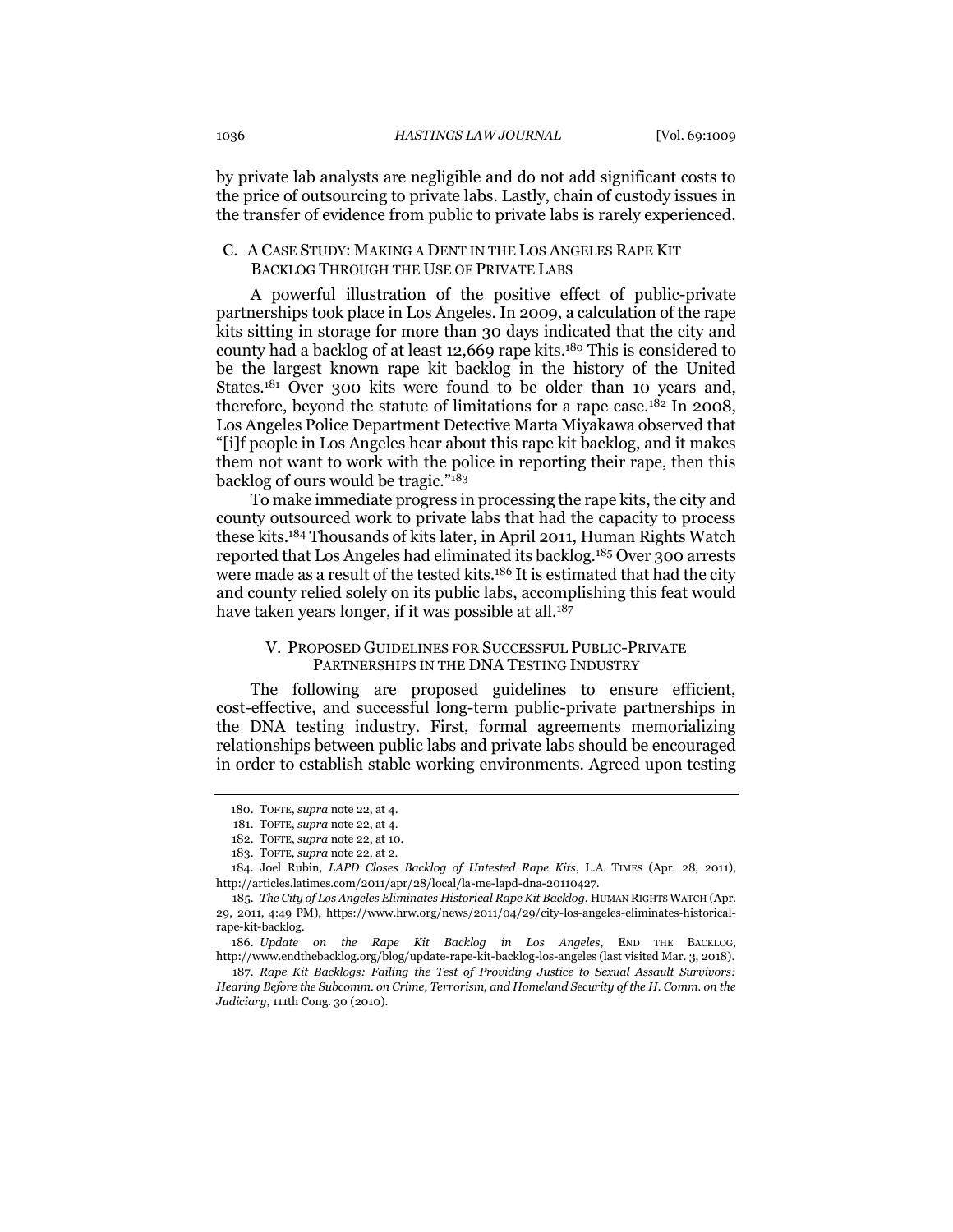protocols can be drafted in a signed memorandum of understanding, which is a nonbinding agreement that is distinct from a legally enforceable contract.<sup>188</sup> A signed memorandum of understanding should be the first step in formalizing relationships between public and private labs.

Second, each public lab should attempt to submit work to the private labs with which it contracts on a regular weekly basis. Private labs can typically complete testing within thirty-to-ninety days when work is submitted regularly and volume does not fluctuate wildly from week to week.<sup>189</sup> Thus it is imperative that public labs aim to outsource DNA testing work on a frequent and regular basis, in order not to overwhelm and diminish the work productivity of private labs.

Third, the public and private labs should agree on turnaround time goals to be achieved by private labs. A recommended timeframe would be the aforementioned industry standard time of thirty to ninety days.<sup>190</sup> Memorializing a turnaround time goal will allow both the public and private lab to keep track of the status of rape kits, and determine when the processing time deviates from set standard times. Feedback measures will ensure uniformity in processing the DNA evidence.

Lastly, the public and private labs should create a formal system for tracking cases. Establishing a barcode tracking system that allows each kit to be scanned and tracked, starting from the moment it is booked into evidence until testing is complete, could help achieve efficient tracking. Within this system, cases should be prioritized by their complexity and whether they are "high profile" as determined by media coverage and community interest, so that the local public lab can retain the highest priority cases. This maximizes the benefit of being able to interact with local law enforcement assigned to the case. Meanwhile, cases that are lower profile and less complex should be outsourced to a private lab, in order to work through cases as efficiently as possible. Applying these standards will set clear, bright-line rules that will maximize the respective advantages of both public and private labs.

The aim of implementing model guidelines is to make the processing of rape kits uniform nationwide. Standardized policies of public-private partnerships should prevent jurisdictions from falling behind others in their efforts to clear the backlog. This will allow all rape victims to seek justice in a timely manner, no matter their location in the United States—be it a severely impacted region with many rape kits in the queue, or a lesser-impacted region.

<sup>188.</sup> *Memorandum of UnderstandingMOU*, INVESTOPEDIA, http://www.investopedia.com/ terms/m/mou.asp (last visited Mar. 3, 2018).

<sup>189.</sup> Boschwitz, *supra* not[e 122,](#page-19-0) at slide 10.

<sup>190.</sup> Boschwitz, *supra* not[e 122,](#page-19-0) at slide 10.